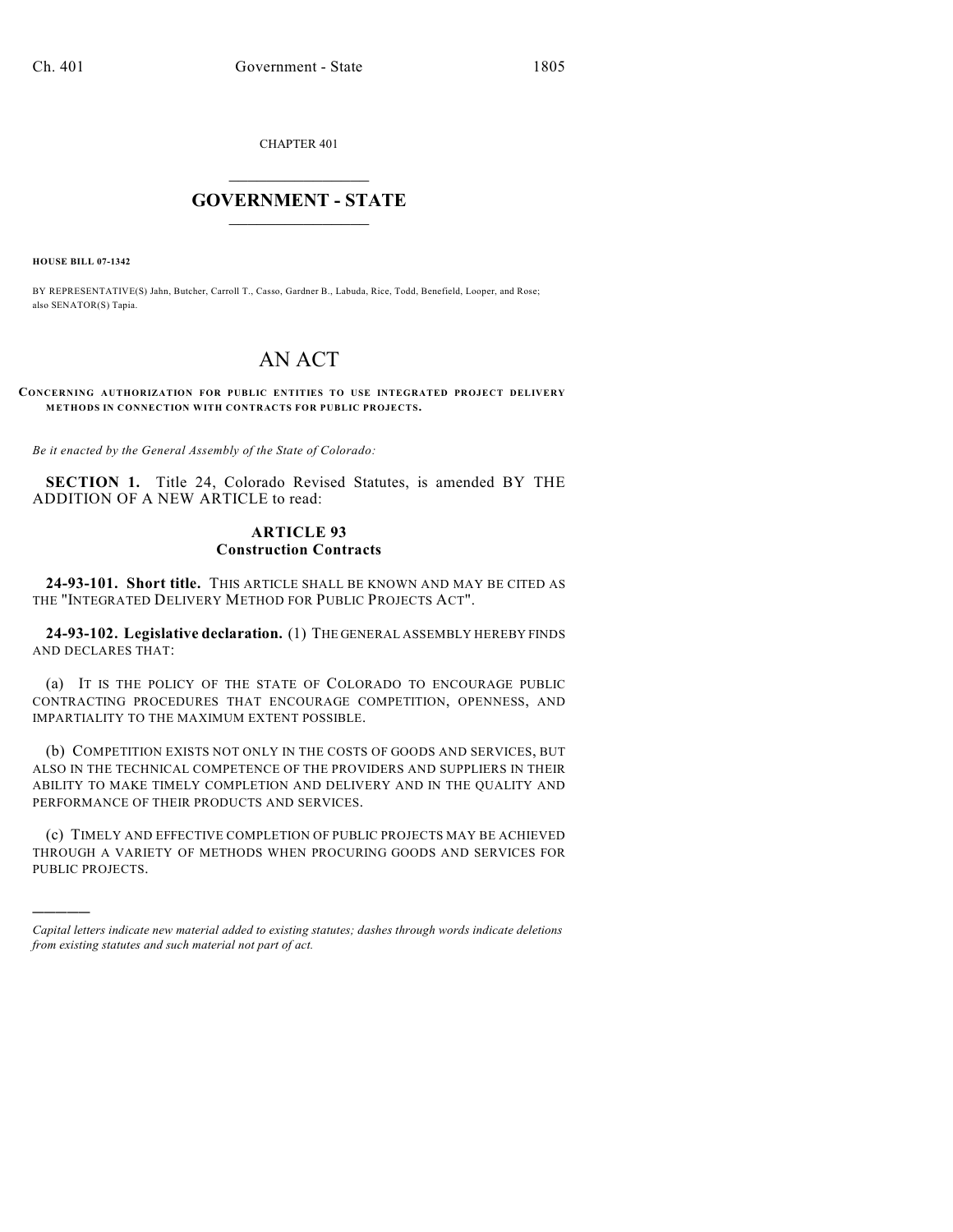(d) IN ENACTING THIS ARTICLE, THE GENERAL ASSEMBLY INTENDS TO ESTABLISH FOR ANY AGENCY OF STATE GOVERNMENT AN OPTIONAL ALTERNATIVE PUBLIC PROJECT DELIVERY METHOD.

**24-93-103. Definitions.** AS USED IN THIS ARTICLE, UNLESS THE CONTEXT OTHERWISE REQUIRES:

(1) "AGENCY" MEANS ANY AGENCY, DEPARTMENT, DIVISION, BOARD, BUREAU, COMMISSION, INSTITUTION, OR OTHER AGENCY OF THE EXECUTIVE, LEGISLATIVE, OR JUDICIAL BRANCH OF STATE GOVERNMENT THAT IS A BUDGETARY UNIT EXERCISING CONSTRUCTION CONTRACTING AUTHORITY OR DISCRETION.

(2) "CONTRACT" MEANS ANY AGREEMENT FOR DESIGNING, BUILDING, ALTERING, REPAIRING, IMPROVING, DEMOLISHING, OPERATING, MAINTAINING, OR FINANCING A PUBLIC PROJECT. FOR PURPOSES OF THIS ARTICLE, "CONTRACT" INCLUDES CAPITAL CONSTRUCTION AS DEFINED IN SECTION 24-30-1301 (1).

(3) "COST-REIMBURSEMENT CONTRACT" MEANS A CONTRACT UNDER WHICH A PARTICIPATING ENTITY IS REIMBURSED FOR COSTS THAT ARE ALLOWABLE AND THAT IS ALLOCABLE IN ACCORDANCE WITH THE CONTRACT TERMS AND PROVISIONS OF THIS ARTICLE.

(4) "INTEGRATED PROJECT DELIVERY" OR "IPD" MEANS A PROJECT DELIVERY METHOD IN WHICH THERE IS A CONTRACTUAL AGREEMENT BETWEEN AN AGENCY AND A SINGLE PARTICIPATING ENTITY FOR THE DESIGN, CONSTRUCTION, ALTERATION, OPERATION, REPAIR, IMPROVEMENT, DEMOLITION, MAINTENANCE, OR FINANCING, OR ANY COMBINATION OF THESE SERVICES, FOR A PUBLIC PROJECT.

(5) "IPD CONTRACT" MEANS A CONTRACT USING AN INTEGRATED PROJECT DELIVERY METHOD.

(6) "PARTICIPATING ENTITY" MEANS A PARTNERSHIP, CORPORATION, JOINT VENTURE, UNINCORPORATED ASSOCIATION, OR OTHER LEGAL ENTITY THAT PROVIDES APPROPRIATELY LICENSED PLANNING, ARCHITECTURAL, ENGINEERING, DEVELOPMENT, CONSTRUCTION, OPERATING, OR MAINTENANCE SERVICES AS NEEDED IN CONNECTION WITH AN IPD CONTRACT.

(7) "PUBLIC PROJECT" MEANS ANY CONSTRUCTION, ALTERATION, REPAIR, DEMOLITION, OR IMPROVEMENT OF ANY LAND, BUILDING, STRUCTURE, FACILITY, ROAD, HIGHWAY, BRIDGE, OR OTHER PUBLIC IMPROVEMENT SUITABLE FOR AND INTENDED FOR USE IN THE PROMOTION OF THE PUBLIC HEALTH, WELFARE, OR SAFETY AND ANY OPERATION OR MAINTENANCE PROGRAMS FOR THE OPERATION AND UPKEEP OF SUCH PROJECTS.

**24-93-104. Integrated project delivery contracts - authorization - effect of other laws.** (1) NOTWITHSTANDING ANY OTHER PROVISION OF LAW, ANY AGENCY MAY AWARD AN IPD CONTRACT FOR A PUBLIC PROJECT IN ACCORDANCE WITH THE PROVISIONS OF THIS ARTICLE UPON THE DETERMINATION BY SUCH AGENCY THAT INTEGRATED PROJECT DELIVERY REPRESENTS A TIMELY OR COST-EFFECTIVE ALTERNATIVE FOR A PUBLIC PROJECT.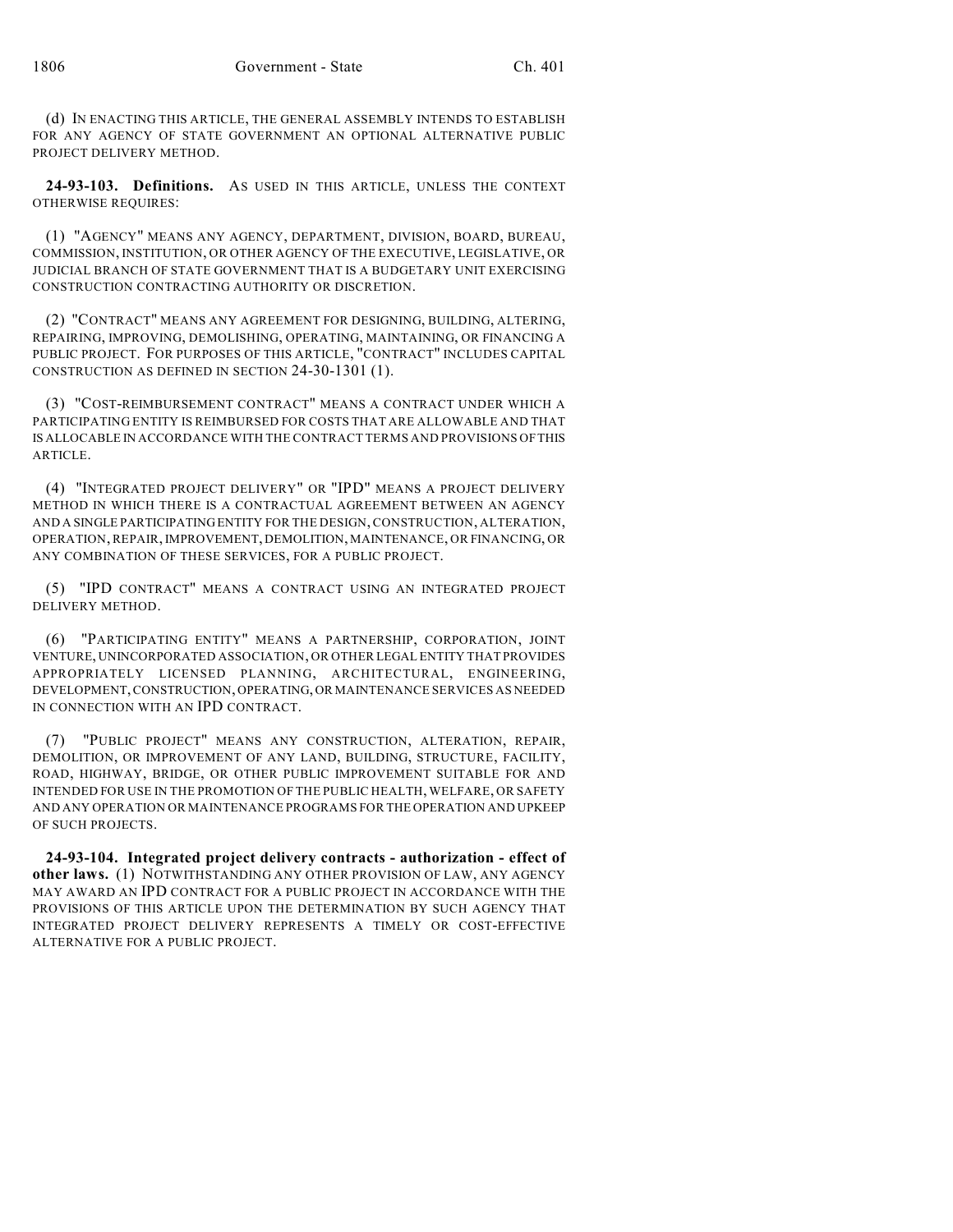(2) NOTHING IN THIS ARTICLE IS INTENDED TO AFFECT OR LIMIT THE APPLICABILITY OF ARTICLE 91 OR 92 OF THIS TITLE TO THE EXTENT THE PROVISIONS OF SAID ARTICLES ARE NOT INCONSISTENT WITH THE PROVISIONS OF THIS ARTICLE. TO THE EXTENT THERE IS A CONFLICT BETWEEN THE PROVISIONS OF ARTICLE 91 OR 92 OF THIS TITLE AND THIS ARTICLE, THE PROVISIONS OF THIS ARTICLE SHALL CONTROL.

(3) NOTHING IN THIS ARTICLE SHALL BE CONSTRUED AS EXEMPTING ANY AGENCY OR PARTICIPATING ENTITY FROM APPLICABLE FEDERAL, STATE, OR LOCAL LAWS, RULES, RESOLUTIONS, OR ORDINANCES GOVERNING LABOR RELATIONS, PROFESSIONAL LICENSING, PUBLIC CONTRACTING, OR OTHER RELATED LAWS, EXCEPT TO THE EXTENT THAT AN EXEMPTION IS GRANTED UNDER SUCH LEGAL AUTHORITY OR CREATED BY NECESSARY IMPLICATION FROM SUCH LEGAL AUTHORITY.

**24-93-105. Integrated project delivery contracting process - prequalification of participating entities - apprentice training.** (1) AN AGENCY MAY PREQUALIFY PARTICIPATING ENTITIES FOR IPD CONTRACTS BY PUBLIC NOTICE OF ITS REQUEST FOR QUALIFICATIONS PRIOR TO THE DATE SET FORTH IN THE NOTICE. ANY SUCH REQUEST FOR QUALIFICATIONS MAY CONTAIN THE FOLLOWING ELEMENTS AND SUCH ADDITIONAL INFORMATION AS MAY BE REQUESTED BY THE AGENCY:

(a) A GENERAL DESCRIPTION OF THE PROPOSED PUBLIC PROJECT;

(b) RELEVANT BUDGET CONSIDERATIONS;

(c) REQUIREMENTS OF THE PARTICIPATING ENTITY, INCLUDING:

(I) IF THE PARTICIPATING ENTITY IS A PARTNERSHIP, LIMITED PARTNERSHIP, LIMITED LIABILITY COMPANY, JOINT VENTURE, OR OTHER ASSOCIATION, A LISTING OF ALL OF THE PARTNERS, GENERAL PARTNERS, MEMBERS, JOINT VENTURERS, OR ASSOCIATION MEMBERS KNOWN AT THE TIME OF THE SUBMISSION OF QUALIFICATIONS;

(II) EVIDENCE THAT THE PARTICIPATING ENTITY, OR THE CONSTITUENT ENTITIES OR MEMBERS THEREOF, HAS COMPLETED OR HAS DEMONSTRATED THE EXPERIENCE, COMPETENCY, CAPABILITY, AND CAPACITY, FINANCIAL AND OTHERWISE, TO COMPLETE PROJECTS OF SIMILAR SIZE, SCOPE, OR COMPLEXITY;

(III) EVIDENCE THAT THE PROPOSED PERSONNEL OF THE PARTICIPATING ENTITY HAVE SUFFICIENT EXPERIENCE AND TRAINING TO COMPLETELY MANAGE AND COMPLETE THE PROPOSED PUBLIC PROJECT; AND

(IV) EVIDENCE OF ALL APPLICABLE LICENSES, REGISTRATIONS, AND CREDENTIALS REQUIRED TO PROVIDE THE PROPOSED SERVICES FOR THE PUBLIC PROJECT, INCLUDING BUT NOT LIMITED TO INFORMATION ON ANY REVOCATION OR SUSPENSION OF ANY SUCH LICENSE, REGISTRATION, OR CREDENTIAL.

(d) THE CRITERIA FOR PREQUALIFICATION.

(2) FROM THE PARTICIPATING ENTITIES RESPONDING TO THE REQUEST FOR QUALIFICATIONS, THE AGENCY SHALL PREPARE AND ANNOUNCE A SHORT LIST OF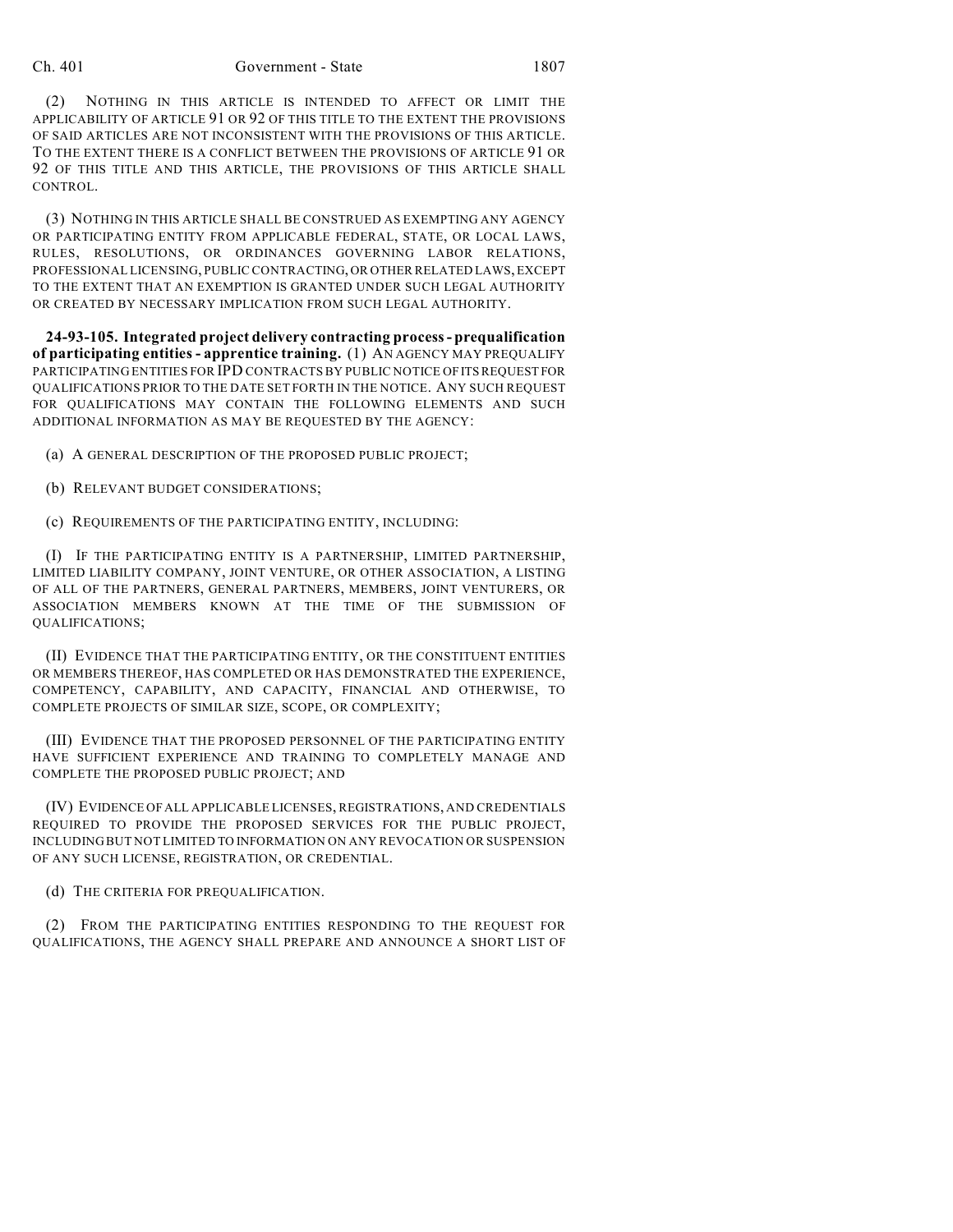PARTICIPATING ENTITIES THAT IT DETERMINES TO BE MOST QUALIFIED TO RECEIVE A REQUEST FOR PROPOSAL.

(3) WHERE AN APPRENTICE TRAINING PROGRAM CERTIFIED BY THE OFFICE OF APPRENTICESHIP LOCATED IN THE EMPLOYMENT AND TRAINING ADMINISTRATION IN THE UNITED STATES DEPARTMENT OF LABOR EXISTS IN THE STATE, OR A COMPARABLE PROGRAM FOR THE TRAINING OF APPRENTICES IS AVAILABLE IN THE  $STATF$ 

(a) EACH PARTICIPATING ENTITY SHALL DEMONSTRATE TO THE AGENCY THAT IT HAS ACCESS TO EITHER THE CERTIFIED PROGRAM OR A COMPARABLE ALTERNATIVE; AND

(b) EACH PARTICIPATING ENTITY SHALL DEMONSTRATE THAT EACH OF ITS SUBCONTRACTORS, AT ANY TIER, SELECTED TO PERFORM WORK UNDER A CONTRACT WITH A VALUE OF TWO HUNDRED FIFTY THOUSAND DOLLARS OR MORE HAS ACCESS TO EITHER THE CERTIFIED PROGRAM OR A COMPARABLE ALTERNATIVE.

**24-93-106. Requests for proposals - evaluation and award of integrated project delivery contracts.** (1) AN AGENCY SHALL PREPARE AND PUBLISH A REQUEST FOR PROPOSALS FOR EACH IPD CONTRACT THAT COMPLIES WITH THE REQUIREMENTS OF THIS SECTION. REQUESTS FOR PROPOSALS FOR IPD CONTRACTS SHALL, AT A MINIMUM, INCLUDE THE FOLLOWING EVALUATION FACTORS AND SUBFACTORS THAT SHALL BE USED TO EVALUATE THE PROPOSALS AND CAPABILITIES OF PARTICIPATING ENTITIES:

(a) PRICE;

(b) DESIGN AND TECHNICAL APPROACH TO THE PROJECT;

(c) PAST PERFORMANCE AND EXPERIENCE;

(d) PROJECT MANAGEMENT CAPABILITIES, INCLUDING FINANCIAL RESOURCES, EQUIPMENT, MANAGEMENT PERSONNEL, PROJECT SCHEDULE, AND MANAGEMENT PLAN; AND

(e) CRAFT LABOR CAPABILITIES, INCLUDING ADEQUACY OF CRAFT LABOR SUPPLY AND ACCESS TO FEDERAL OR STATE-APPROVED APPRENTICESHIP PROGRAMS, IF AVAILABLE.

(2) THE AGENCY RESPONSIBLE FOR THE IPD CONTRACT SHALL SELECT, ON THE BASIS OF THESE FACTORS, AND ANY OTHER FACTORS AND SUBFACTORS INCLUDED IN THE REQUEST FOR SOLICITATION AS AUTHORIZED BY THIS SECTION, THE PARTICIPATING ENTITY WHOSE PROPOSAL IS MOST ADVANTAGEOUS AND REPRESENTS THE BEST OVERALL VALUE TO THE STATE.

(3) REQUESTS FOR PROPOSALS MAY CONTAIN ADDITIONAL RELEVANT FACTORS AND SUBFACTORS AS DETERMINED BY THE AGENCY, WHICH MAY INCLUDE:

(a) THE PROCEDURES TO BE FOLLOWED FOR SUBMITTING PROPOSALS;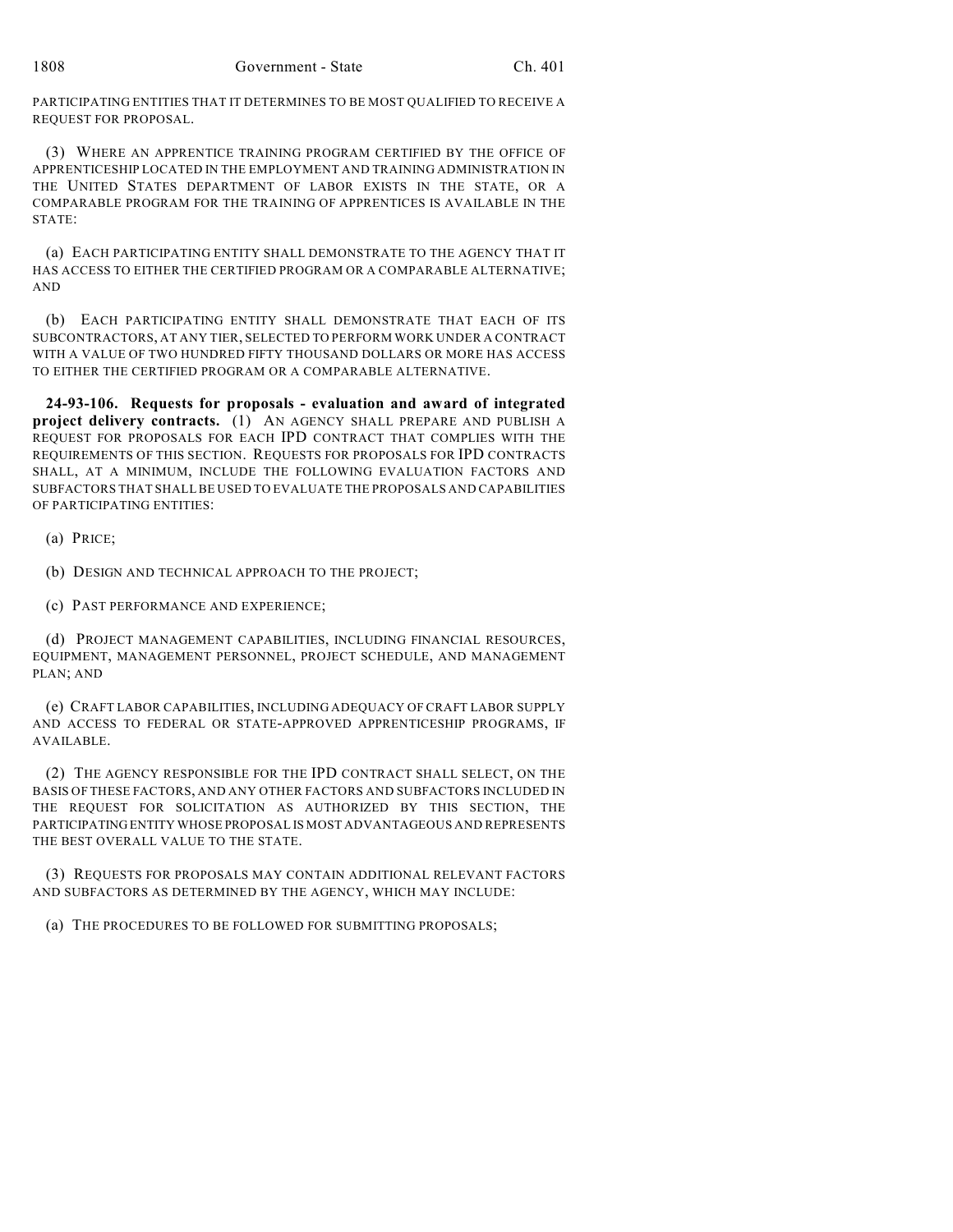(b) THE CRITERIA FOR EVALUATION OF A PROPOSAL, WHICH CRITERIA MAY PROVIDE FOR SELECTION OF A PROPOSAL ON A BASIS OTHER THAN SOLELY THE LOWEST COSTS ESTIMATES SUBMITTED;

(c) THE PROCEDURES FOR MAKING AWARDS;

(d) REQUIRED PERFORMANCE STANDARDS AS DEFINED BY THE PARTICIPATING ENTITY;

(e) A DESCRIPTION OF THE DRAWINGS, SPECIFICATIONS, OR OTHER SUBMITTALS TO BE PROVIDED WITH THE PROPOSAL, WITH GUIDANCE AS TO THE FORM AND THE ACCEPTABLE LEVEL OF COMPLETION OF THE DRAWINGS, SPECIFICATIONS, OR SUBMITTALS;

(f) RELEVANT BUDGET CONSIDERATIONS OR, FOR AN IPD CONTRACT THAT INCLUDES OPERATION OR MAINTENANCE SERVICES, THE LIFE-CYCLE COST ANALYSIS FOR THE CONTRACT;

(g) THE PROPOSED SCHEDULING FOR THE PROJECT; AND

(h) THE STIPEND, IF ANY, TO BE PAID TO PARTICIPATING ENTITIES RESPONDING TO THE REQUEST FOR PROPOSALS WHO APPEAR ON THE AGENCY'S SHORT LIST PURSUANT TO SECTION 24-93-105 (2) BUT WHOSE PROPOSALS ARE NOT SELECTED FOR AWARD OF THE IPD CONTRACT.

(4) AFTER OBTAINING AND EVALUATING PROPOSALS ACCORDING TO THE CRITERIA AND PROCEDURES SET FORTH IN THE REQUEST FOR PROPOSALS IN ACCORDANCE WITH THE REQUIREMENTS SPECIFIED IN SUBSECTION (1) OF THIS SECTION, AN AGENCY MAY ACCEPT THE PROPOSAL THAT, IN ITS ESTIMATION, REPRESENTS THE BEST VALUE TO THE AGENCY. ACCEPTANCE OF A PROPOSAL SHALL BE BY WRITTEN NOTICE TO THE PARTICIPATING ENTITY THAT SUBMITTED THE ACCEPTED PROPOSAL.

(5) WITH RESPECT TO PERFORMANCE UNDER EACH IPD CONTRACT, THE AGENCY AND PARTICIPATING ENTITY SHALL COMPLY WITH ALL LAWS APPLICABLE TO PUBLIC PROJECTS.

(6) NOTWITHSTANDING ANY OTHER PROVISION OF LAW, A PARTICIPATING ENTITY SELECTED FOR AWARD OF AN IPD CONTRACT SHALL NOT BE REQUIRED TO BE LICENSED OR REGISTERED TO PROVIDE PROFESSIONAL SERVICES, AS DEFINED IN SECTION 24-30-1402 (6), IF THE PERSON OR FIRM ACTUALLY PERFORMING ANY SUCH PROFESSIONAL SERVICES ON BEHALF OF THE PARTICIPATING ENTITY IS APPROPRIATELY LICENSED OR REGISTERED AND IF THE PARTICIPATING ENTITY OTHERWISE COMPLIES WITH APPLICABLE STATE LICENSING LAWS AND REQUIREMENTS RELATED TO SUCH PROFESSIONAL SERVICES.

**24-93-107. Supplemental provisions.** THE EXECUTIVE DIRECTOR OF THE DEPARTMENT OF PERSONNEL MAY ESTABLISH SUPPLEMENTAL PROVISIONS THAT ARE DESIGNED TO IMPLEMENT THE PROVISIONS OF THIS ARTICLE; EXCEPT THAT THE EXECUTIVE DIRECTOR OF THE DEPARTMENT OF TRANSPORTATION MAY ESTABLISH SUPPLEMENTAL PROVISIONS RELATING TO BRIDGE AND HIGHWAY CONSTRUCTION CONTRACT PROCUREMENT PRACTICES, INCLUDING, NOTWITHSTANDING ANY OTHER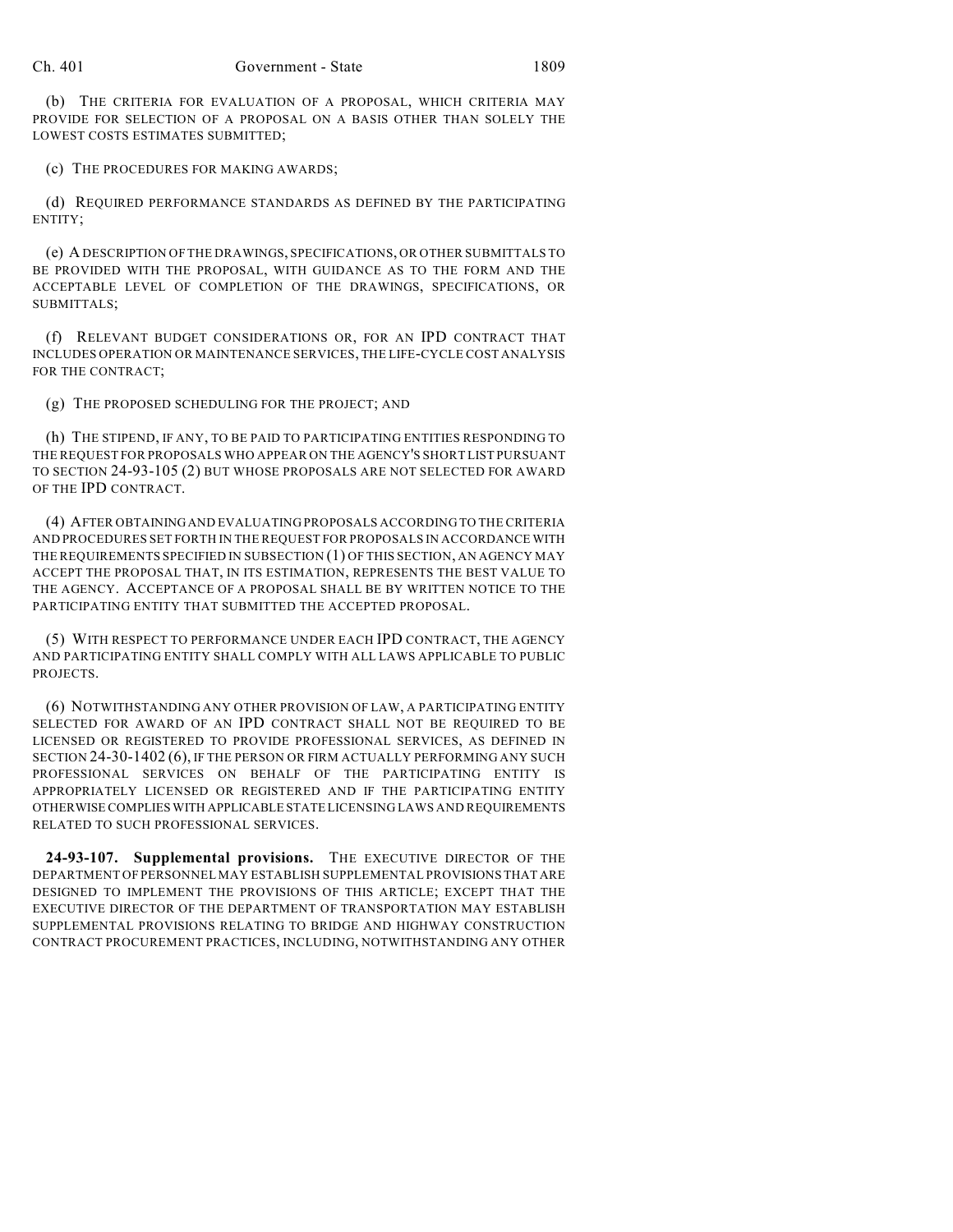PROVISION OF THIS ARTICLE, PROVISIONS GOVERNING DEBARMENT OF PARTICIPATING ENTITIES.

**24-93-108. Types of contracts.** SUBJECT TO THE REQUIREMENTS OF THIS SECTION, ANY AGENCY MAKING USE OF THE PROVISIONS OF THIS ARTICLE MAY AWARD ANY TYPE OF CONTRACT THAT WILL PROMOTE THE BEST INTERESTS OF THE AGENCY; EXCEPT THAT THE USE OF A COST-PLUS-A-PERCENTAGE-OF-COST CONTRACT UNDER THIS ARTICLE IS PROHIBITED. AN AGENCY MAY AWARD A COST-REIMBURSEMENT CONTRACT ONLY WHEN A DETERMINATION IS MADE IN WRITING THAT SUCH CONTRACT IS EITHER LIKELY TO BE LESS COSTLY TO THE AGENCY THAN ANY OTHER TYPE OF CONTRACT OR THAT IT IS IMPRACTICABLE TO OBTAIN THE REQUIRED CONSTRUCTION OR OTHER SERVICES AUTHORIZED UNDER THIS ARTICLE UNLESS THE COST-REIMBURSEMENT CONTRACT IS USED. OPERATION AND MAINTENANCE ELEMENTS MAY BE PROCURED ON A COST-REIMBURSEMENT BASIS UNDER OR IN CONNECTION WITH AN IPD CONTRACT.

**SECTION 2.** Article 20 of title 30, Colorado Revised Statutes, is amended BY THE ADDITION OF A NEW PART to read:

## PART 11 PUBLIC IMPROVEMENTS - COUNTY CONTRACTS

**30-20-1101. Short title.** THIS PART 11 SHALL BE KNOWN AND MAY BE CITED AS THE "INTEGRATED DELIVERY METHOD FOR COUNTY PUBLIC IMPROVEMENTS ACT".

**30-20-1102. Legislative declaration.** (1) THE GENERAL ASSEMBLY HEREBY FINDS AND DECLARES THAT:

(a) IT IS THE POLICY OF THE STATE OF COLORADO TO ENCOURAGE PUBLIC CONTRACTING PROCEDURES THAT ENCOURAGE COMPETITION, OPENNESS, AND IMPARTIALITY TO THE MAXIMUM EXTENT POSSIBLE.

(b) COMPETITION EXISTS NOT ONLY IN THE COSTS OF GOODS AND SERVICES, BUT IN THE TECHNICAL COMPETENCE OF THE PROVIDERS AND SUPPLIERS IN THEIR ABILITY TO MAKE TIMELY COMPLETION AND DELIVERY AND IN THE QUALITY AND PERFORMANCE OF THEIR PRODUCTS AND SERVICES.

(c) TIMELY AND EFFECTIVE COMPLETION OF PUBLIC PROJECTS CAN BE ACHIEVED THROUGH A VARIETY OF METHODS WHEN PROCURING GOODS AND SERVICES FOR PUBLIC PROJECTS.

(d) IN ENACTING THIS PART 11, THE GENERAL ASSEMBLY INTENDS TO ESTABLISH FOR COUNTY GOVERNMENTS AND CERTAIN DISTRICTS FORMED BY COUNTY GOVERNMENTS AN OPTIONAL ALTERNATIVE PUBLIC PROJECT DELIVERY METHOD.

**30-20-1103. Definitions.** AS USED IN THIS PART 11, UNLESS THE CONTEXT OTHERWISE REQUIRES:

(1) "AGENCY" MEANS ANY COUNTY, CITY AND COUNTY, HOME RULE COUNTY FORMED IN ACCORDANCE WITH THE PROVISIONS OF ARTICLE 35 OF THIS TITLE, ANY COUNTY PUBLIC IMPROVEMENT DISTRICT FORMED IN ACCORDANCE WITH THE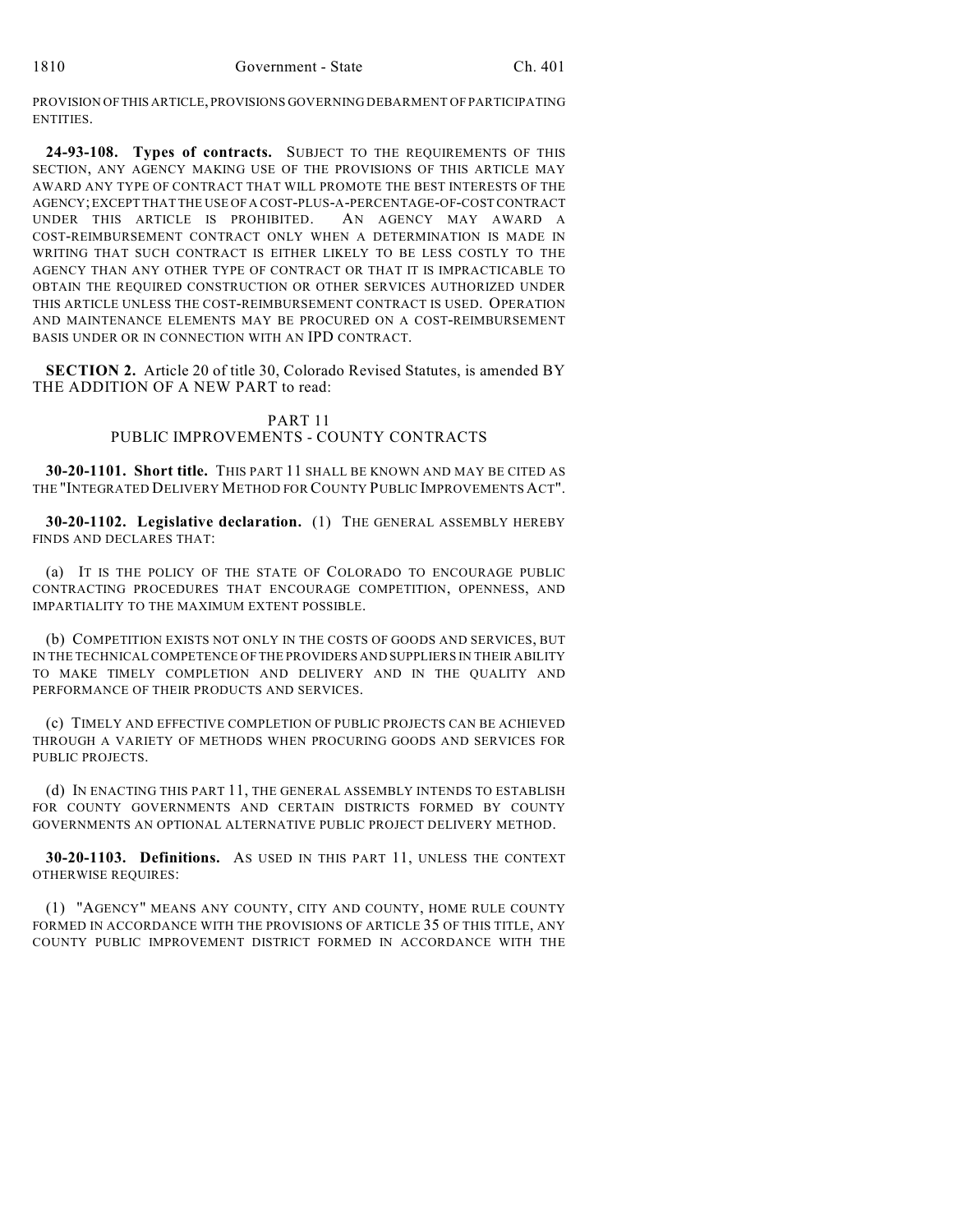#### Ch. 401 Government - State 1811

PROVISIONS OF PART 5 OF ARTICLE 20 OF THIS TITLE, ANY OTHER DISTRICT THAT A COUNTY OR A CITY AND COUNTY MAY CREATE PURSUANT TO THE AUTHORITY PROVIDED IN ARTICLE 20 OF THIS TITLE THAT IS A BUDGETARY UNIT EXERCISING CONSTRUCTION CONTRACTING AUTHORITY OR DISCRETION, AND ANY SPECIAL TAXING DISTRICT FORMED BY A HOME RULE COUNTY IN ACCORDANCE WITH THE PROVISIONS OF PART 9 OF ARTICLE 35 OF THIS TITLE.

(2) "CONTRACT" MEANS ANY AGREEMENT FOR DESIGNING, BUILDING, ALTERING, REPAIRING, IMPROVING, DEMOLISHING, OPERATING, MAINTAINING, OR FINANCING A PUBLIC PROJECT.

(3) "COST-REIMBURSEMENT CONTRACT" MEANS A CONTRACT UNDER WHICH A PARTICIPATING ENTITY IS REIMBURSED FOR COSTS THAT ARE ALLOWABLE AND ALLOCABLE IN ACCORDANCE WITH THE CONTRACT TERMS AND PROVISIONS OF THIS PART 11.

(4) "INTEGRATED PROJECT DELIVERY" OR "IPD" MEANS A PROJECT DELIVERY METHOD IN WHICH THERE IS A CONTRACTUAL AGREEMENT BETWEEN AN AGENCY AND A SINGLE PARTICIPATING ENTITY FOR THE DESIGN, CONSTRUCTION, ALTERATION, OPERATION, REPAIR, IMPROVEMENT, DEMOLITION, MAINTENANCE, OR FINANCING, OR ANY COMBINATION OF THESE SERVICES, FOR A PUBLIC PROJECT.

(5) "IPD CONTRACT" MEANS A CONTRACT USING AN INTEGRATED PROJECT DELIVERY METHOD.

(6) "PARTICIPATING ENTITY" MEANS A PARTNERSHIP, CORPORATION, JOINT VENTURE, UNINCORPORATED ASSOCIATION, OR OTHER LEGAL ENTITY THAT PROVIDES APPROPRIATELY LICENSED PLANNING, ARCHITECTURAL, ENGINEERING, DEVELOPMENT, CONSTRUCTION, OPERATING, OR MAINTENANCE SERVICES AS NEEDED IN CONNECTION WITH AN IPD CONTRACT.

(7) "PUBLIC PROJECT" MEANS ANY LANDS, BUILDINGS, STRUCTURES, WORKS, MACHINERY, EQUIPMENT, OR FACILITIES SUITABLE FOR AND INTENDED FOR USE AS PUBLIC PROPERTY FOR PUBLIC PURPOSES OR SUITABLE FOR AND INTENDED FOR USE IN THE PROMOTION OF THE PUBLIC HEALTH, PUBLIC WELFARE, OR PUBLIC EDUCATION, TO THE EXTENT THE BOUNDARIES OF AN AGENCY AND A SCHOOL DISTRICT ARE COTERMINOUS, OR FOR THE CONSERVATION OF NATURAL RESOURCES, INCLUDING THE PLANNING OF ANY SUCH LANDS, BUILDINGS, IMPROVEMENTS, STRUCTURES, WORKS, MACHINERY, EQUIPMENT, OR FACILITIES. "PUBLIC PROJECT" SHALL ALSO INCLUDE EXISTING LANDS, BUILDINGS, IMPROVEMENTS, STRUCTURES, WORKS, AND FACILITIES, AS WELL AS IMPROVEMENTS, RENOVATIONS, OR ADDITIONS TO ANY SUCH LANDS, BUILDINGS, IMPROVEMENTS, STRUCTURES, WORKS, OR FACILITIES, INCLUDING WITHOUT LIMITATION ANY SEWERAGE FACILITY AS DEFINED IN SECTION 30-20-401 (4), ANY WATER FACILITY AS DEFINED IN SECTION 30-20-401 (6), ANY JOINT SYSTEM AS DEFINED IN SECTION 30-20-401 (3), AND ANY OPERATION OR MAINTENANCE PROGRAMS FOR THE OPERATION AND UPKEEP OF SUCH PROJECTS.

(8) "PUBLIC PURPOSES" INCLUDES, BUT IS NOT LIMITED TO, THE SUPPLYING OF PUBLIC WATER SERVICES AND FACILITIES, PUBLIC SEWERAGE SERVICES AND FACILITIES, AND LANDS, BUILDINGS, IMPROVEMENTS, EQUIPMENT, AND FACILITIES FOR PUBLIC EDUCATION, TO THE EXTENT THE BOUNDARIES OF THE AGENCY AND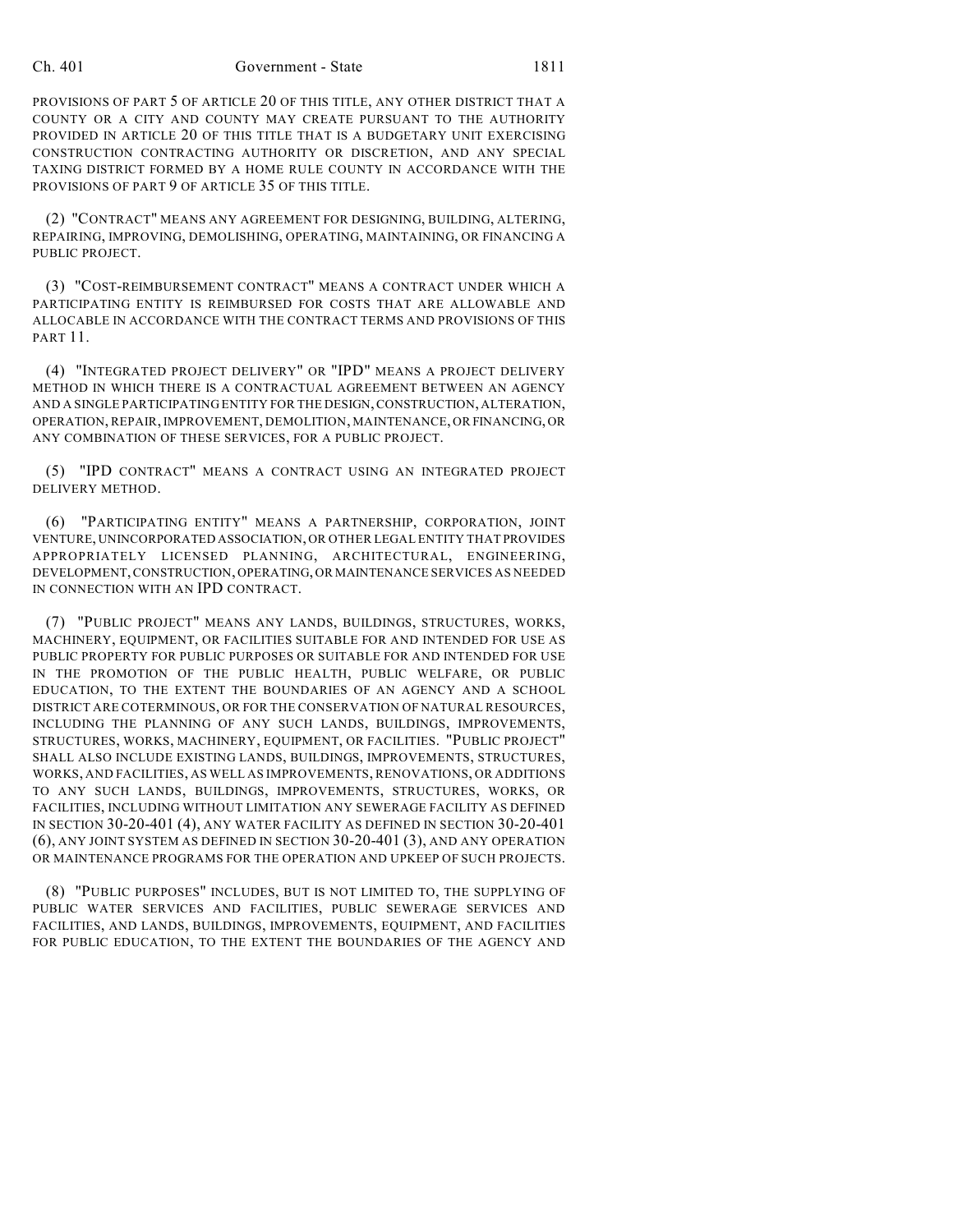SCHOOL DISTRICT ARE COTERMINOUS.

**30-20-1104. Integrated project delivery contracts - authorization - effect of other laws.** (1) NOTWITHSTANDING ANY OTHER PROVISION OF LAW, ANY AGENCY MAY AWARD AN IPD CONTRACT FOR A PUBLIC PROJECT UNDER THE PROVISIONS OF THIS PART 11 UPON THE DETERMINATION BY SUCH AGENCY THAT INTEGRATED PROJECT DELIVERY REPRESENTS A TIMELY OR COST-EFFECTIVE ALTERNATIVE FOR A PUBLIC PROJECT.

(2) NOTHING IN THIS PART 11 SHALL BE CONSTRUED AS EXEMPTING ANY AGENCY OR PARTICIPATING ENTITY FROM APPLICABLE FEDERAL, STATE, OR LOCAL LAWS, RULES, RESOLUTIONS, OR ORDINANCES GOVERNING LABOR RELATIONS, PROFESSIONAL LICENSING, PUBLIC CONTRACTING, OR OTHER RELATED LAWS, EXCEPT TO THE EXTENT THAT AN EXEMPTION IS GRANTED UNDER SUCH LEGAL AUTHORITY OR IS CREATED BY NECESSARY IMPLICATION FROM SUCH LEGAL AUTHORITY.

**30-20-1105. Integrated project delivery contracting process prequalification of participating entities - apprentice training.** (1) AN AGENCY MAY PREQUALIFY PARTICIPATING ENTITIES FOR IPD CONTRACTS BY PUBLIC NOTICE OF ITS REQUEST FOR QUALIFICATIONS PRIOR TO THE DATE SET FORTH IN THE NOTICE. A REQUEST FOR QUALIFICATIONS MAY CONTAIN THE FOLLOWING ELEMENTS AND SUCH ADDITIONAL INFORMATION AS MAY BE REQUESTED BY THE AGENCY:

(a) A GENERAL DESCRIPTION OF THE PROPOSED PUBLIC PROJECT;

(b) RELEVANT BUDGET CONSIDERATIONS;

(c) REQUIREMENTS OF THE PARTICIPATING ENTITY, INCLUDING:

(I) IF THE PARTICIPATING ENTITY IS A PARTNERSHIP, LIMITED PARTNERSHIP, LIMITED LIABILITY COMPANY, JOINT VENTURE, OR OTHER ASSOCIATION, A LISTING OF ALL OF THE PARTNERS, GENERAL PARTNERS, MEMBERS, JOINT VENTURERS, OR ASSOCIATION MEMBERS KNOWN AT THE TIME OF THE SUBMISSION OF QUALIFICATIONS;

(II) EVIDENCE THAT THE PARTICIPATING ENTITY, OR THE CONSTITUENT ENTITIES OR MEMBERS THEREOF, HAS COMPLETED OR HAS DEMONSTRATED THE EXPERIENCE, COMPETENCY, CAPABILITY, AND CAPACITY, FINANCIAL AND OTHERWISE, TO COMPLETE PROJECTS OF SIMILAR SIZE, SCOPE, OR COMPLEXITY;

(III) EVIDENCE THAT THE PROPOSED PERSONNEL OF THE PARTICIPATING ENTITY HAVE SUFFICIENT EXPERIENCE AND TRAINING TO COMPLETELY MANAGE AND COMPLETE THE PROPOSED PUBLIC PROJECT; AND

(IV) EVIDENCE OF ALL APPLICABLE LICENSES, REGISTRATIONS, AND CREDENTIALS REQUIRED TO PROVIDE THE PROPOSED SERVICES FOR THE PUBLIC PROJECT, INCLUDING BUT NOT LIMITED TO INFORMATION ON ANY REVOCATION OR SUSPENSION OF ANY SUCH LICENSE, REGISTRATION, OR CREDENTIAL.

(d) THE CRITERIA FOR PREQUALIFICATION.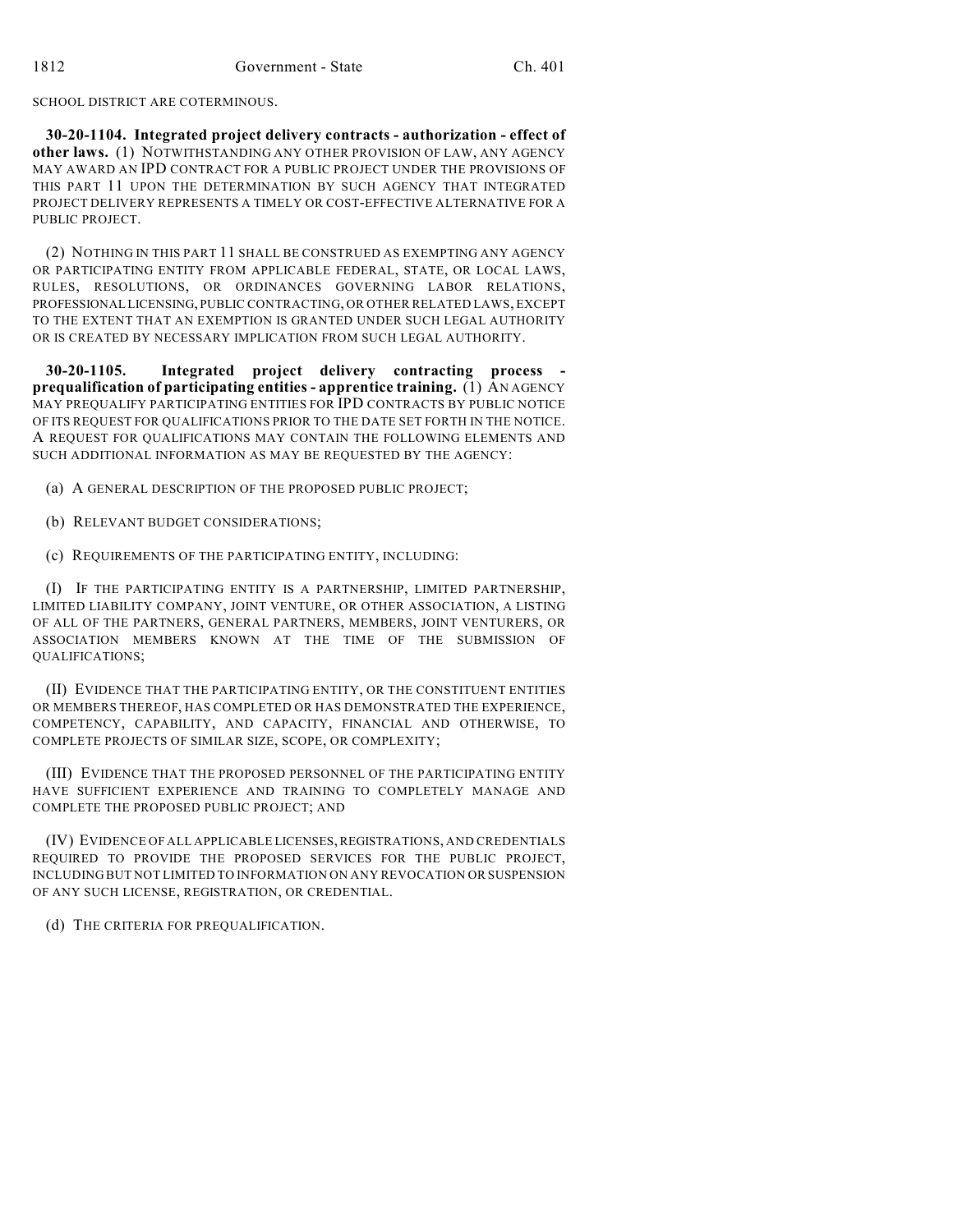(2) FROM THE PARTICIPATING ENTITIES RESPONDING TO THE REQUEST FOR QUALIFICATIONS, THE AGENCY SHALL PREPARE AND ANNOUNCE A SHORT LIST OF PARTICIPATING ENTITIES THAT IT DETERMINES TO BE MOST QUALIFIED TO RECEIVE A REQUEST FOR PROPOSAL.

(3) WHERE AN APPRENTICE TRAINING PROGRAM CERTIFIED BY THE OFFICE OF APPRENTICESHIP LOCATED IN THE EMPLOYMENT AND TRAINING ADMINISTRATION IN THE UNITED STATES DEPARTMENT OF LABOR EXISTS IN THE COUNTY, OR A COMPARABLE PROGRAM FOR THE TRAINING OF APPRENTICES IS AVAILABLE IN THE COUNTY:

(a) EACH PARTICIPATING ENTITY SHALL DEMONSTRATE TO THE AGENCY THAT IT HAS ACCESS TO EITHER THE CERTIFIED PROGRAM OR A COMPARABLE ALTERNATIVE; AND

(b) EACH PARTICIPATING ENTITY SHALL DEMONSTRATE THAT EACH OF ITS SUBCONTRACTORS, AT ANY TIER, SELECTED TO PERFORM WORK UNDER A CONTRACT WITH A VALUE OF TWO HUNDRED FIFTY THOUSAND DOLLARS OR MORE HAS ACCESS TO EITHER THE CERTIFIED PROGRAM OR A COMPARABLE ALTERNATIVE.

**30-20-1106. Requests for proposals - evaluation and award of integrated project delivery contracts.** (1) AN AGENCY SHALL PREPARE AND PUBLISH A REQUEST FOR PROPOSALS FOR EACH IPD CONTRACT THAT MAY CONTAIN THE FOLLOWING ELEMENTS AND SUCH OTHER ELEMENTS AS MAY BE REQUESTED BY THE AGENCY:

(a) THE PROCEDURES TO BE FOLLOWED FOR SUBMITTING PROPOSALS;

(b) THE CRITERIA FOR EVALUATION OF A PROPOSAL, WHICH CRITERIA MAY PROVIDE FOR SELECTION OF A PROPOSAL ON A BASIS OTHER THAN SOLELY THE LOWEST COSTS ESTIMATES SUBMITTED;

(c) THE PROCEDURES FOR MAKING AWARDS;

(d) REQUIRED PERFORMANCE STANDARDS AS DEFINED BY THE PARTICIPATING ENTITY;

(e) A DESCRIPTION OF THE DRAWINGS, SPECIFICATIONS, OR OTHER SUBMITTALS TO BE PROVIDED WITH THE PROPOSAL, WITH GUIDANCE AS TO THE FORM AND THE ACCEPTABLE LEVEL OF COMPLETION OF THE DRAWINGS, SPECIFICATIONS, OR SUBMITTALS;

(f) RELEVANT BUDGET CONSIDERATIONS OR, FOR AN IPD CONTRACT THAT INCLUDES OPERATION OR MAINTENANCE SERVICES, THE LIFE-CYCLE COST ANALYSIS FOR THE CONTRACT;

(g) THE PROPOSED SCHEDULING FOR THE PROJECT; AND

(h) THE STIPEND, IF ANY, TO BE PAID TO PARTICIPATING ENTITIES RESPONDING TO THE REQUEST FOR PROPOSALS WHO APPEAR ON THE AGENCY'S SHORT LIST PURSUANT TO SECTION 30-20-1105 (2) BUT WHOSE PROPOSALS ARE NOT SELECTED FOR AWARD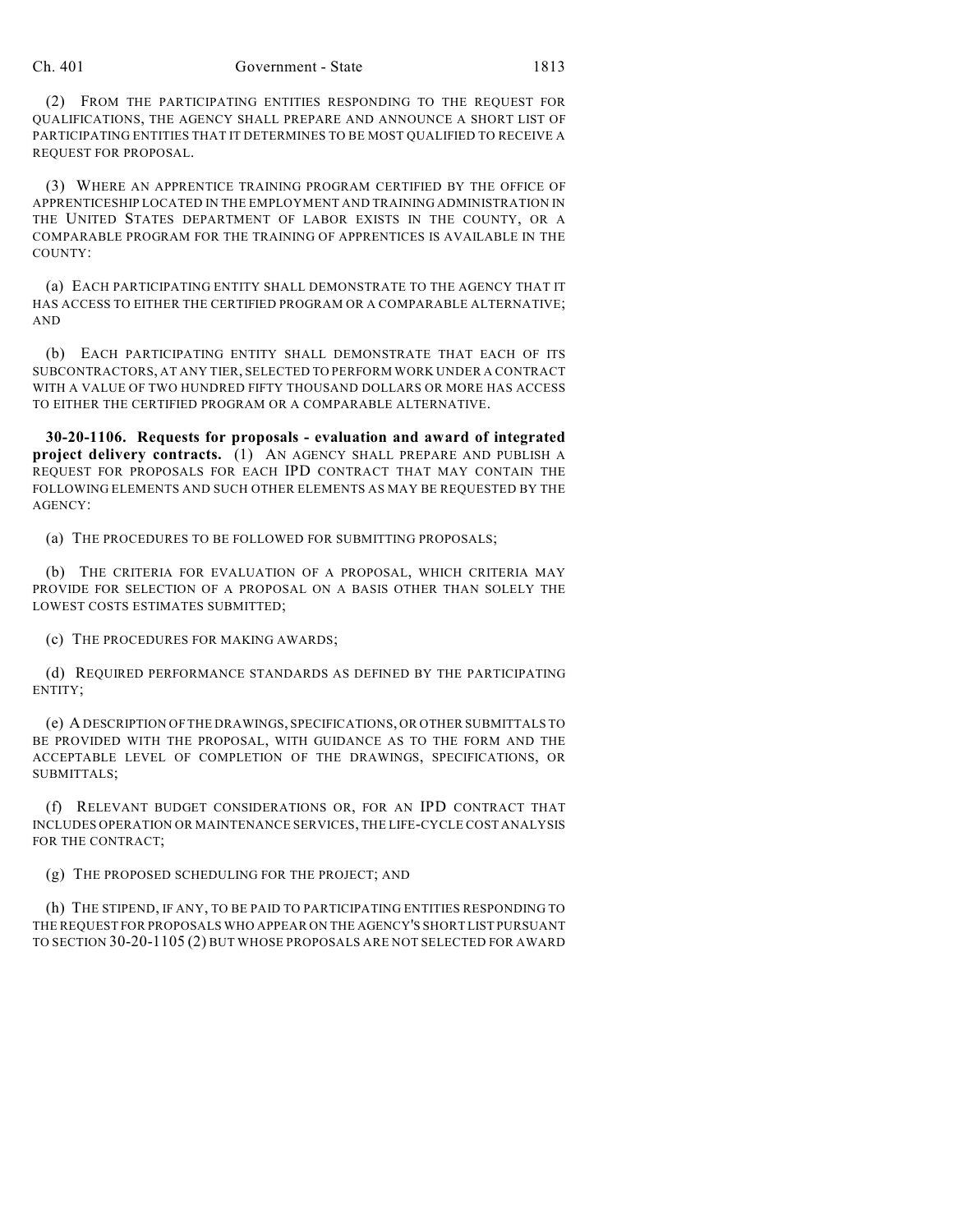## OF THE IPD CONTRACT.

(2) AFTER OBTAINING AND EVALUATING PROPOSALS ACCORDING TO THE CRITERIA AND PROCEDURES SET FORTH IN THE REQUEST FOR PROPOSALS IN ACCORDANCE WITH THE REQUIREMENTS SPECIFIED IN SUBSECTION (1) OF THIS SECTION, AN AGENCY MAY ACCEPT THE PROPOSAL THAT, IN ITS ESTIMATION, REPRESENTS THE BEST VALUE TO THE AGENCY. ACCEPTANCE OF A PROPOSAL SHALL BE BY WRITTEN NOTICE TO THE PARTICIPATING ENTITY THAT SUBMITTED THE ACCEPTED PROPOSAL.

(3) WITH RESPECT TO PERFORMANCE UNDER EACH IPD CONTRACT, THE AGENCY AND PARTICIPATING ENTITY SHALL COMPLY WITH ALL LAWS APPLICABLE TO PUBLIC PROJECTS.

(4) NOTWITHSTANDING ANY OTHER PROVISION OF LAW, A PARTICIPATING ENTITY SELECTED FOR AWARD OF AN IPD CONTRACT IS NOT REQUIRED TO BE LICENSED OR REGISTERED TO PROVIDE PROFESSIONAL SERVICES AS DEFINED IN SECTION 24-30-1402 (6), C.R.S., IF THE PERSON OR FIRM ACTUALLY PERFORMING ANY SUCH PROFESSIONAL SERVICES ON BEHALF OF THE PARTICIPATING ENTITY IS APPROPRIATELY LICENSED OR REGISTERED AND IF THE PARTICIPATING ENTITY OTHERWISE COMPLIES WITH APPLICABLE STATE LICENSING LAWS AND REQUIREMENTS RELATED TO SUCH PROFESSIONAL SERVICES.

**30-20-1107. Supplemental provisions.** THE GOVERNING BODY OF AN AGENCY MAY ESTABLISH SUPPLEMENTAL PROVISIONS THAT ARE DESIGNED TO IMPLEMENT THE PROVISIONS OF THIS PART 11.

**30-20-1108. Types of contracts.** SUBJECT TO THE REQUIREMENTS OF THIS SECTION, AN AGENCY MAKING USE OF THE PROVISIONS OF THIS PART 11 MAY AWARD ANY TYPE OF CONTRACT THAT WILL PROMOTE THE BEST INTERESTS OF THE AGENCY; EXCEPT THAT THE USE OF A COST-PLUS-A-PERCENTAGE-OF-COST CONTRACT UNDER THIS PART 11 IS PROHIBITED. AN AGENCY MAY AWARD A COST-REIMBURSEMENT CONTRACT ONLY WHEN A DETERMINATION IS MADE IN WRITING THAT SUCH CONTRACT IS EITHER LIKELY TO BE LESS COSTLY TO THE AGENCY THAN ANY OTHER TYPE OF CONTRACT OR THAT IT IS IMPRACTICABLE TO OBTAIN THE REQUIRED CONSTRUCTION OR OTHER SERVICES AUTHORIZED UNDER THIS PART 11 UNLESS THE COST-REIMBURSEMENT CONTRACT IS USED. OPERATION AND MAINTENANCE ELEMENTS MAY BE PROCURED ON A COST-REIMBURSEMENT BASIS UNDER OR IN CONNECTION WITH AN IPD CONTRACT.

**SECTION 3.** Article 25 of title 31, Colorado Revised Statutes, is amended BY THE ADDITION OF A NEW PART to read:

## PART 13 PUBLIC IMPROVEMENT - MUNICIPAL CONTRACTS

**31-25-1301. Short title.** THIS PART13 SHALL BE KNOWN AND MAY BE CITED AS THE "INTEGRATED DELIVERY METHOD FOR MUNICIPAL PUBLIC IMPROVEMENTS ACT".

**31-25-1302. Legislative declaration.** (1) THE GENERAL ASSEMBLY HEREBY FINDS AND DECLARES THAT: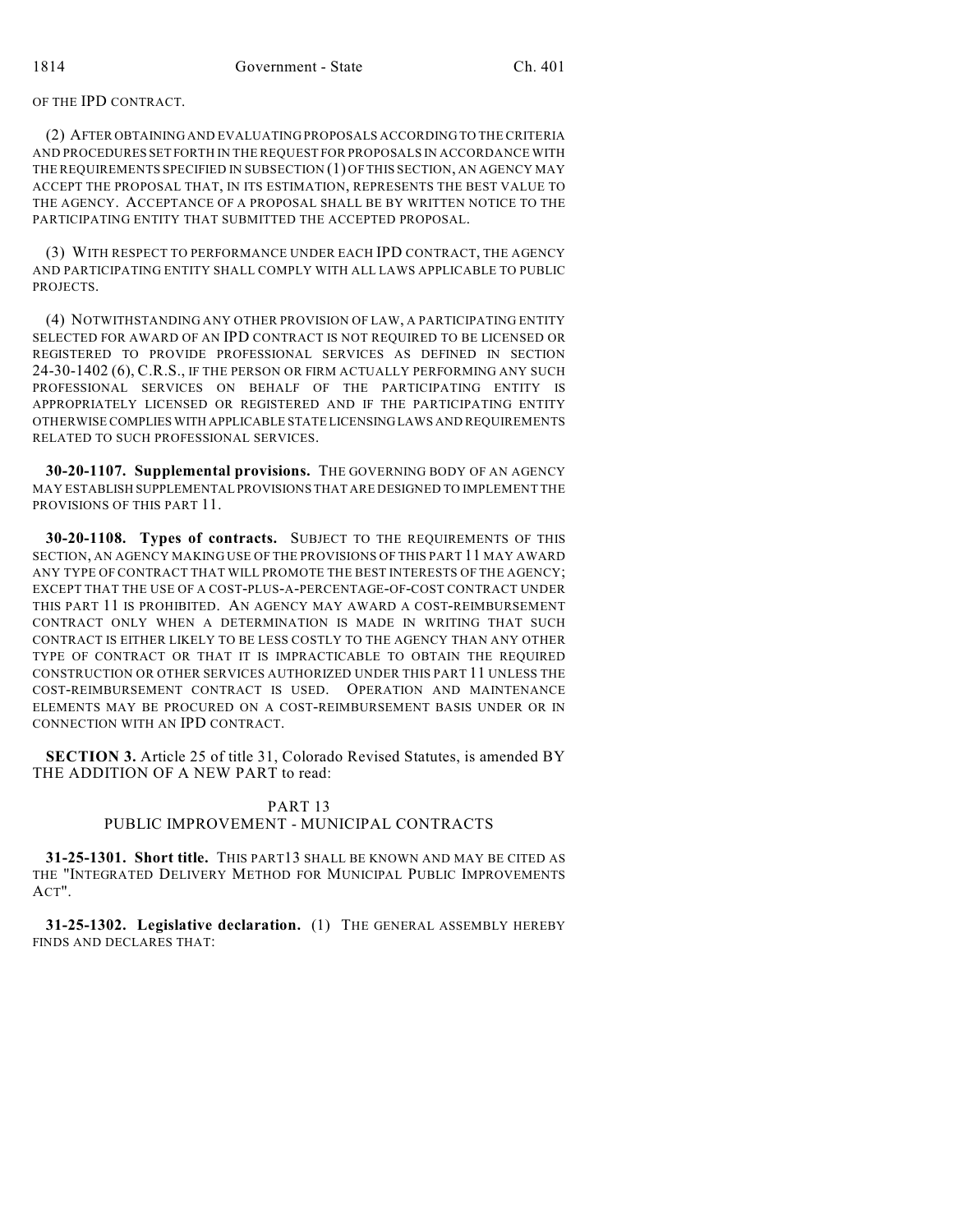(a) IT IS THE POLICY OF THE STATE OF COLORADO TO ENCOURAGE PUBLIC CONTRACTING PROCEDURES THAT ENCOURAGE COMPETITION, OPENNESS, AND IMPARTIALITY TO THE MAXIMUM EXTENT POSSIBLE.

(b) COMPETITION EXISTS NOT ONLY IN THE COSTS OF GOODS AND SERVICES, BUT IN THE TECHNICAL COMPETENCE OF THE PROVIDERS AND SUPPLIERS IN THEIR ABILITY TO MAKE TIMELY COMPLETION AND DELIVERY AND IN THE QUALITY AND PERFORMANCE OF THEIR PRODUCTS AND SERVICES.

(c) TIMELY AND EFFECTIVE COMPLETION OF PUBLIC PROJECTS CAN BE ACHIEVED THROUGH A VARIETY OF METHODS WHEN PROCURING GOODS AND SERVICES FOR PUBLIC PROJECTS.

(d) IN ENACTING THIS PART 13, THE GENERAL ASSEMBLY INTENDS TO ESTABLISH FOR MUNICIPALITIES AND AGENCIES OF MUNICIPALITIES AN OPTIONAL ALTERNATIVE PUBLIC PROJECT DELIVERY METHOD.

**31-25-1303. Definitions.** AS USED IN THIS PART 13, UNLESS THE CONTEXT OTHERWISE REQUIRES:

(1) "AGENCY" MEANS ANY HOME RULE OR STATUTORY CITY, TOWN, TERRITORIAL CHARTER CITY, CITY AND COUNTY, OR ANY OTHER POLITICAL SUBDIVISION THAT A MUNICIPALITY MAY CREATE PURSUANT TO STATE LAW THAT IS A BUDGETARY UNIT EXERCISING CONSTRUCTION CONTRACTING AUTHORITY OR DISCRETION.

(2) "CONTRACT" MEANS ANY AGREEMENT FOR DESIGNING, BUILDING, ALTERING, REPAIRING, IMPROVING, DEMOLISHING, OPERATING, MAINTAINING, OR FINANCING A PUBLIC PROJECT.

(3) "COST-REIMBURSEMENT CONTRACT" MEANS A CONTRACT UNDER WHICH A PARTICIPATING ENTITY IS REIMBURSED FOR COSTS THAT ARE ALLOWABLE AND ALLOCABLE IN ACCORDANCE WITH THE CONTRACT TERMS AND PROVISIONS OF THIS PART 13.

(4) "INTEGRATED PROJECT DELIVERY" OR "IPD" MEANS A PROJECT DELIVERY METHOD IN WHICH THERE IS A CONTRACTUAL AGREEMENT BETWEEN AN AGENCY AND A SINGLE PARTICIPATING ENTITY FOR THE DESIGN, CONSTRUCTION, ALTERATION, OPERATION, REPAIR, IMPROVEMENT, DEMOLITION, MAINTENANCE, OR FINANCING, OR ANY COMBINATION OF THESE SERVICES, FOR A PUBLIC PROJECT.

(5) "IPD CONTRACT" MEANS A CONTRACT USING AN INTEGRATED PROJECT DELIVERY METHOD.

(6) "PARTICIPATING ENTITY" MEANS A PARTNERSHIP, CORPORATION, JOINT VENTURE, UNINCORPORATED ASSOCIATION, OR OTHER LEGAL ENTITY THAT PROVIDES APPROPRIATELY LICENSED PLANNING, ARCHITECTURAL, ENGINEERING, DEVELOPMENT, CONSTRUCTION, OPERATING, OR MAINTENANCE SERVICES AS NEEDED IN CONNECTION WITH AN IPD CONTRACT.

(7) "PUBLIC PROJECT" MEANS ANY LANDS, BUILDINGS, STRUCTURES, WORKS, MACHINERY, EQUIPMENT, OR FACILITIES SUITABLE FOR AND INTENDED FOR USE AS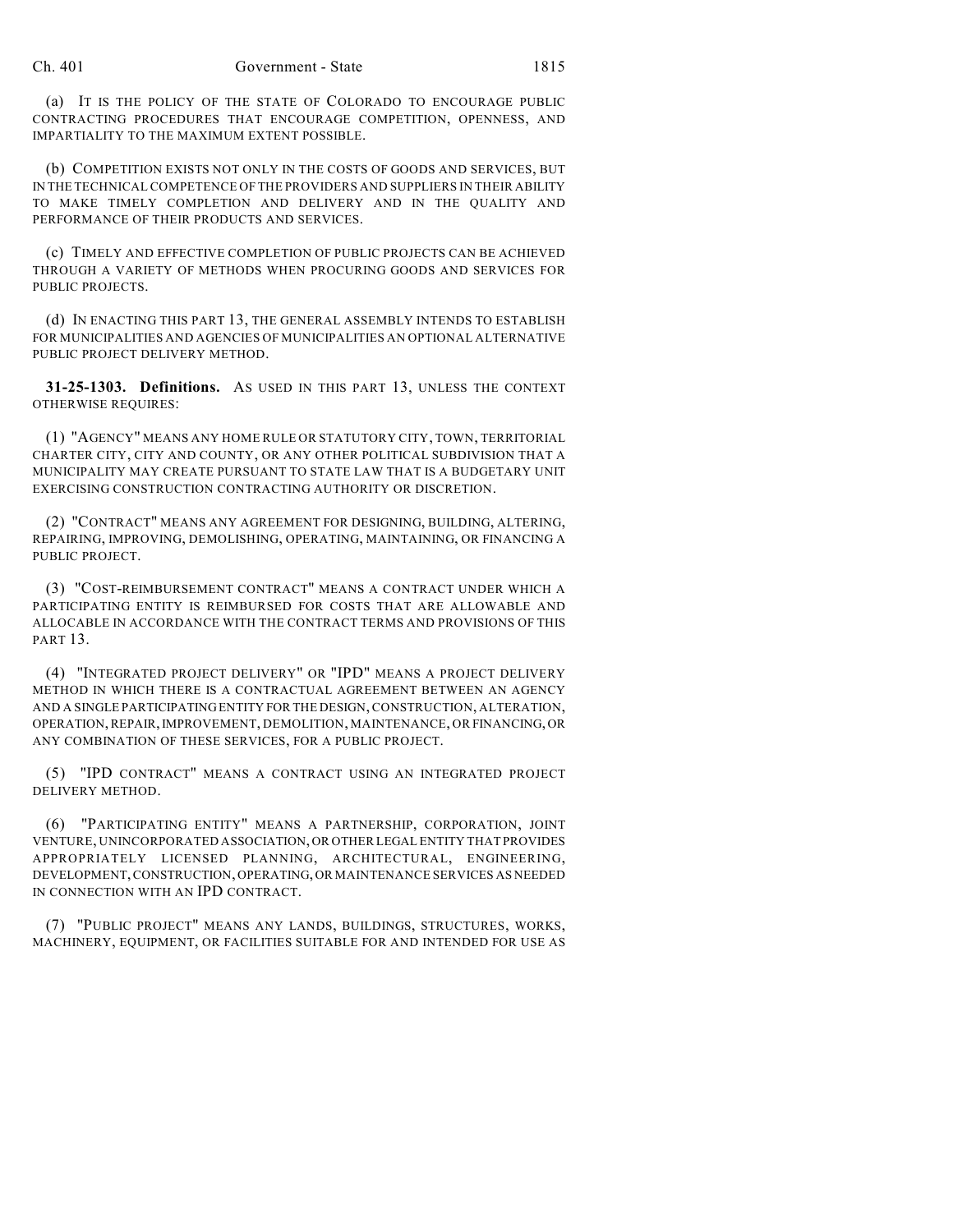PUBLIC PROPERTY FOR PUBLIC PURPOSES OR SUITABLE FOR AND INTENDED FOR USE IN THE PROMOTION OF THE PUBLIC HEALTH, PUBLIC WELFARE, OR PUBLIC EDUCATION, TO THE EXTENT THE BOUNDARIES OF AN AGENCY AND A SCHOOL DISTRICT ARE COTERMINOUS, OR FOR THE CONSERVATION OF NATURAL RESOURCES, INCLUDING THE PLANNING OF ANY SUCH LANDS, BUILDINGS, IMPROVEMENTS, STRUCTURES, WORKS, MACHINERY, EQUIPMENT, OR FACILITIES. "PUBLIC PROJECT" SHALL ALSO INCLUDE EXISTING LANDS, BUILDINGS, IMPROVEMENTS, STRUCTURES, WORKS, AND FACILITIES, AS WELL AS IMPROVEMENTS, RENOVATIONS, OR ADDITIONS TO ANY SUCH LANDS, BUILDINGS, IMPROVEMENTS, STRUCTURES, WORKS, OR FACILITIES AND ANY OPERATION OR MAINTENANCE PROGRAMS FOR THE OPERATION AND UPKEEP OF SUCH PROJECTS.

(8) "PUBLIC PURPOSES" INCLUDES, BUT IS NOT LIMITED TO, THE SUPPLYING OF PUBLIC WATER SERVICES AND FACILITIES, PUBLIC SEWER SERVICES AND FACILITIES, AND LANDS, BUILDINGS, IMPROVEMENTS, EQUIPMENT, AND FACILITIES FOR PUBLIC EDUCATION, TO THE EXTENT THE BOUNDARIES OF THE AGENCY AND THE SCHOOL DISTRICT ARE COTERMINOUS.

**31-25-1304. Integrated project delivery contracts - authorization - effect of other laws.** (1) NOTWITHSTANDING ANY OTHER PROVISION OF LAW, ANY AGENCY MAY AWARD AN IPD CONTRACT FOR A PUBLIC PROJECT UNDER THE PROVISIONS OF THIS PART 13 UPON THE DETERMINATION BY SUCH AGENCY THAT INTEGRATED PROJECT DELIVERY REPRESENTS A TIMELY OR COST-EFFECTIVE ALTERNATIVE FOR A PUBLIC PROJECT.

(2) NOTHING IN THIS PART 13 SHALL BE CONSTRUED AS EXEMPTING ANY AGENCY OR PARTICIPATING ENTITY FROM APPLICABLE FEDERAL, STATE, OR LOCAL LAWS, REGULATIONS, OR ORDINANCES GOVERNING LABOR RELATIONS, PROFESSIONAL LICENSING, PUBLIC CONTRACTING, OR OTHER RELATED LAWS, EXCEPT TO THE EXTENT THAT AN EXEMPTION IS CREATED UNDER SUCH LEGAL AUTHORITY OR IS GRANTED BY NECESSARY IMPLICATION FROM SUCH LEGAL AUTHORITY.

**31-25-1305. Integrated project delivery contracting process prequalification of participating entities - apprentice training.** (1) AN AGENCY MAY PREQUALIFY PARTICIPATING ENTITIES FOR AN IPD CONTRACT BY PUBLIC NOTICE OF ITS REQUEST FOR QUALIFICATIONS PRIOR TO THE DATE SET FORTH IN THE NOTICE. A REQUEST FOR QUALIFICATIONS MAY CONTAIN THE FOLLOWING ELEMENTS AND SUCH ADDITIONAL INFORMATION AS MAY BE REQUESTED BY THE AGENCY:

(a) A GENERAL DESCRIPTION OF THE PROPOSED PUBLIC PROJECT;

(b) RELEVANT BUDGET CONSIDERATIONS;

(c) REQUIREMENTS OF THE PARTICIPATING ENTITY, INCLUDING:

(I) IF THE PARTICIPATING ENTITY IS A PARTNERSHIP, LIMITED PARTNERSHIP, LIMITED LIABILITY COMPANY, JOINT VENTURE, OR OTHER ASSOCIATION, A LISTING OF ALL OF THE PARTNERS, GENERAL PARTNERS, MEMBERS, JOINT VENTURERS, OR ASSOCIATION MEMBERS KNOWN AT THE TIME OF SUBMISSION OF QUALIFICATIONS;

(II) EVIDENCE THAT THE PARTICIPATING ENTITY, OR THE CONSTITUENT ENTITIES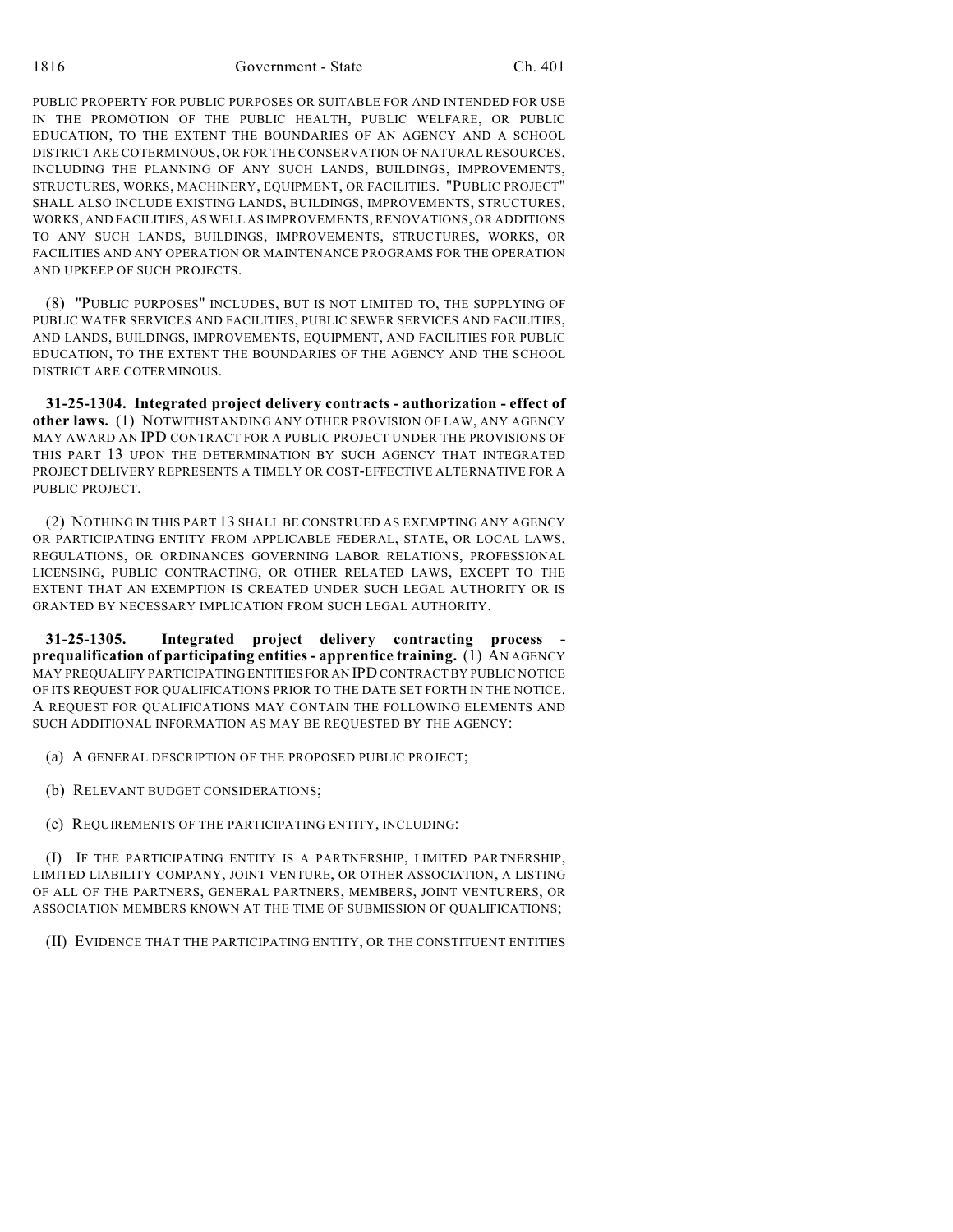OR MEMBERS THEREOF, HAS COMPLETED OR HAS DEMONSTRATED THE EXPERIENCE, COMPETENCY, CAPABILITY, AND CAPACITY, FINANCIAL AND OTHERWISE, TO COMPLETE PROJECTS OF SIMILAR SIZE, SCOPE, OR COMPLEXITY;

(III) EVIDENCE THAT THE PROPOSED PERSONNEL OF THE PARTICIPATING ENTITY HAVE SUFFICIENT EXPERIENCE AND TRAINING TO COMPLETELY MANAGE AND COMPLETE THE PROPOSED PUBLIC PROJECT; AND

(IV) EVIDENCE OF ALL APPLICABLE LICENSES, REGISTRATIONS, AND CREDENTIALS REQUIRED TO PROVIDE THE PROPOSED SERVICES FOR THE PUBLIC PROJECT, INCLUDING BUT NOT LIMITED TO INFORMATION ON ANY REVOCATION OR SUSPENSION OF ANY SUCH LICENSE, REGISTRATION, OR CREDENTIAL.

(d) THE CRITERIA FOR PREQUALIFICATION.

(2) FROM THE PARTICIPATING ENTITIES RESPONDING TO THE REQUEST FOR QUALIFICATIONS, THE AGENCY SHALL PREPARE AND ANNOUNCE A SHORT LIST OF PARTICIPATING ENTITIES THAT IT DETERMINES TO BE MOST QUALIFIED TO RECEIVE A REQUEST FOR PROPOSAL.

(3) WHERE AN APPRENTICE TRAINING PROGRAM CERTIFIED BY THE OFFICE OF APPRENTICESHIP LOCATED IN THE EMPLOYMENT AND TRAINING ADMINISTRATION IN THE UNITED STATES DEPARTMENT OF LABOR EXISTS IN A COUNTY IN WHICH ALL OR ANY PORTION OF THE MUNICIPALITY IS LOCATED, OR A COMPARABLE PROGRAM FOR THE TRAINING OF APPRENTICES IS AVAILABLE IN SUCH COUNTY:

(a) EACH PARTICIPATING ENTITY SHALL DEMONSTRATE TO THE AGENCY THAT IT HAS ACCESS TO EITHER THE CERTIFIED PROGRAM OR A COMPARABLE ALTERNATIVE; AND

(b) EACH PARTICIPATING ENTITY SHALL DEMONSTRATE THAT EACH OF ITS SUBCONTRACTORS, AT ANY TIER, SELECTED TO PERFORM WORK UNDER A CONTRACT WITH A VALUE OF TWO HUNDRED FIFTY THOUSAND DOLLARS OR MORE HAS ACCESS TO EITHER THE CERTIFIED PROGRAM OR A COMPARABLE ALTERNATIVE.

**31-25-1306. Requests for proposals - evaluation and award of integrated project delivery contracts.** (1) AN AGENCY SHALL PREPARE AND PUBLISH A REQUEST FOR PROPOSALS FOR EACH IPD CONTRACT THAT MAY CONTAIN THE FOLLOWING ELEMENTS AND SUCH OTHER ELEMENTS AS MAY BE REQUESTED BY THE AGENCY:

(a) THE PROCEDURES TO BE FOLLOWED FOR SUBMITTING PROPOSALS;

(b) THE CRITERIA FOR EVALUATION OF A PROPOSAL, WHICH CRITERIA MAY PROVIDE FOR SELECTION OF A PROPOSAL ON A BASIS OTHER THAN SOLELY THE LOWEST COSTS ESTIMATES SUBMITTED;

(c) THE PROCEDURES FOR MAKING AWARDS;

(d) REQUIRED PERFORMANCE STANDARDS AS DEFINED BY THE PARTICIPATING ENTITY;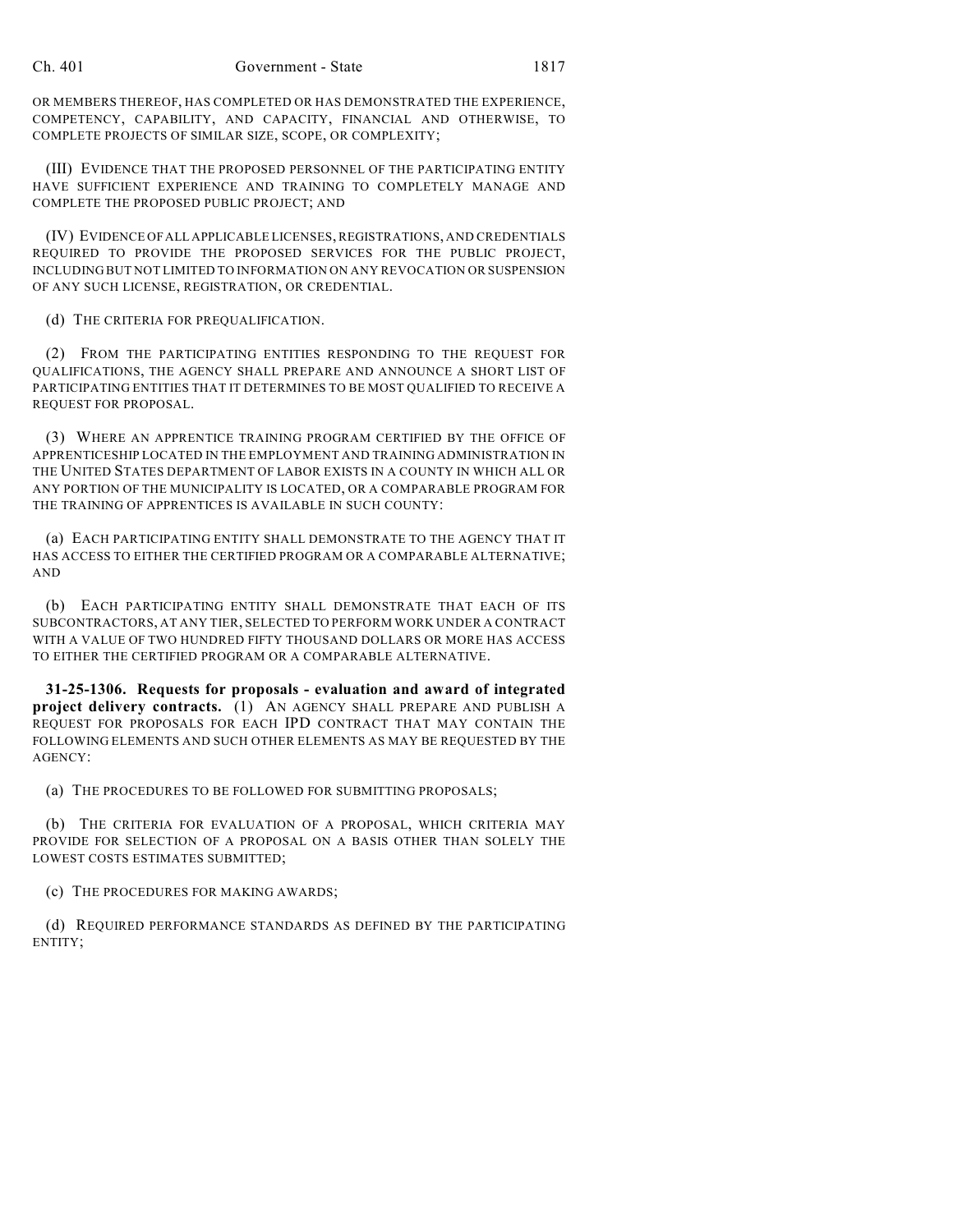(e) A DESCRIPTION OF THE DRAWINGS, SPECIFICATIONS, OR OTHER SUBMITTALS TO BE PROVIDED WITH THE PROPOSAL, WITH GUIDANCE AS TO THE FORM AND THE ACCEPTABLE LEVEL OF COMPLETION OF THE DRAWINGS, SPECIFICATIONS, OR SUBMITTALS;

(f) RELEVANT BUDGET CONSIDERATIONS OR, FOR AN IPD CONTRACT THAT INCLUDES OPERATION OR MAINTENANCE SERVICES, THE LIFE-CYCLE COST ANALYSIS FOR THE CONTRACT;

### (g) THE PROPOSED PROJECT SCHEDULING; AND

(h) THE STIPEND, IF ANY, TO BE PAID TO PARTICIPATING ENTITIES RESPONDING TO THE REQUEST FOR PROPOSALS WHO APPEAR ON THE AGENCY'S SHORT LIST PURSUANT TO SECTION 31-25-1305 (2) BUT WHOSE PROPOSALS ARE NOT SELECTED FOR AWARD OF THE IPD CONTRACT.

(2) AFTER OBTAINING AND EVALUATING PROPOSALS ACCORDING TO THE CRITERIA AND PROCEDURES SET FORTH IN THE REQUEST FOR PROPOSALS IN ACCORDANCE WITH THE REQUIREMENTS OF SUBSECTION (1) OF THIS SECTION, AN AGENCY MAY ACCEPT THE PROPOSAL THAT, IN ITS ESTIMATION, REPRESENTS THE BEST VALUE TO THE AGENCY. ACCEPTANCE OF A PROPOSAL SHALL BE BY WRITTEN NOTICE TO THE PARTICIPATING ENTITY THAT SUBMITTED THE ACCEPTED PROPOSAL.

(3) WITH RESPECT TO PERFORMANCE UNDER EACH IPD CONTRACT, THE PARTICIPATING ENTITY SHALL COMPLY WITH ALL LAWS APPLICABLE TO PUBLIC PROJECTS.

(4) NOTWITHSTANDING ANY OTHER PROVISION OF LAW, A PARTICIPATING ENTITY SELECTED FOR AWARD OF AN IPD CONTRACT IS NOT REQUIRED TO BE LICENSED OR REGISTERED TO PROVIDE PROFESSIONAL SERVICES AS DEFINED IN SECTION 24-30-1402 (6), C.R.S., IF THE PERSON OR FIRM ACTUALLY PERFORMING ANY SUCH PROFESSIONAL SERVICES ON BEHALF OF THE PARTICIPATING ENTITY IS APPROPRIATELY LICENSED OR REGISTERED AND IF THE PARTICIPATING ENTITY OTHERWISE COMPLIES WITH APPLICABLE STATE LICENSING LAWS AND REQUIREMENTS RELATED TO SUCH PROFESSIONAL SERVICES.

**31-25-1307. Supplemental provisions.** THE GOVERNING BODY OF AN AGENCY MAY ESTABLISH SUPPLEMENTAL PROVISIONS THAT ARE DESIGNED TO IMPLEMENT THE PROVISIONS OF THIS PART 13.

**SECTION 4.** Article 1 of title 32, Colorado Revised Statutes, is amended BY THE ADDITION OF A NEW PART to read:

### PART 18

# PUBLIC IMPROVEMENTS - SPECIAL DISTRICT CONTRACTS

**32-1-1801. Short title.** THIS PART18 SHALL BE KNOWN AND MAY BE CITED AS THE "INTEGRATED DELIVERY METHOD FOR SPECIAL DISTRICT PUBLIC IMPROVEMENTS ACT".

**32-1-1802. Legislative declaration.** (1) THE GENERAL ASSEMBLY HEREBY FINDS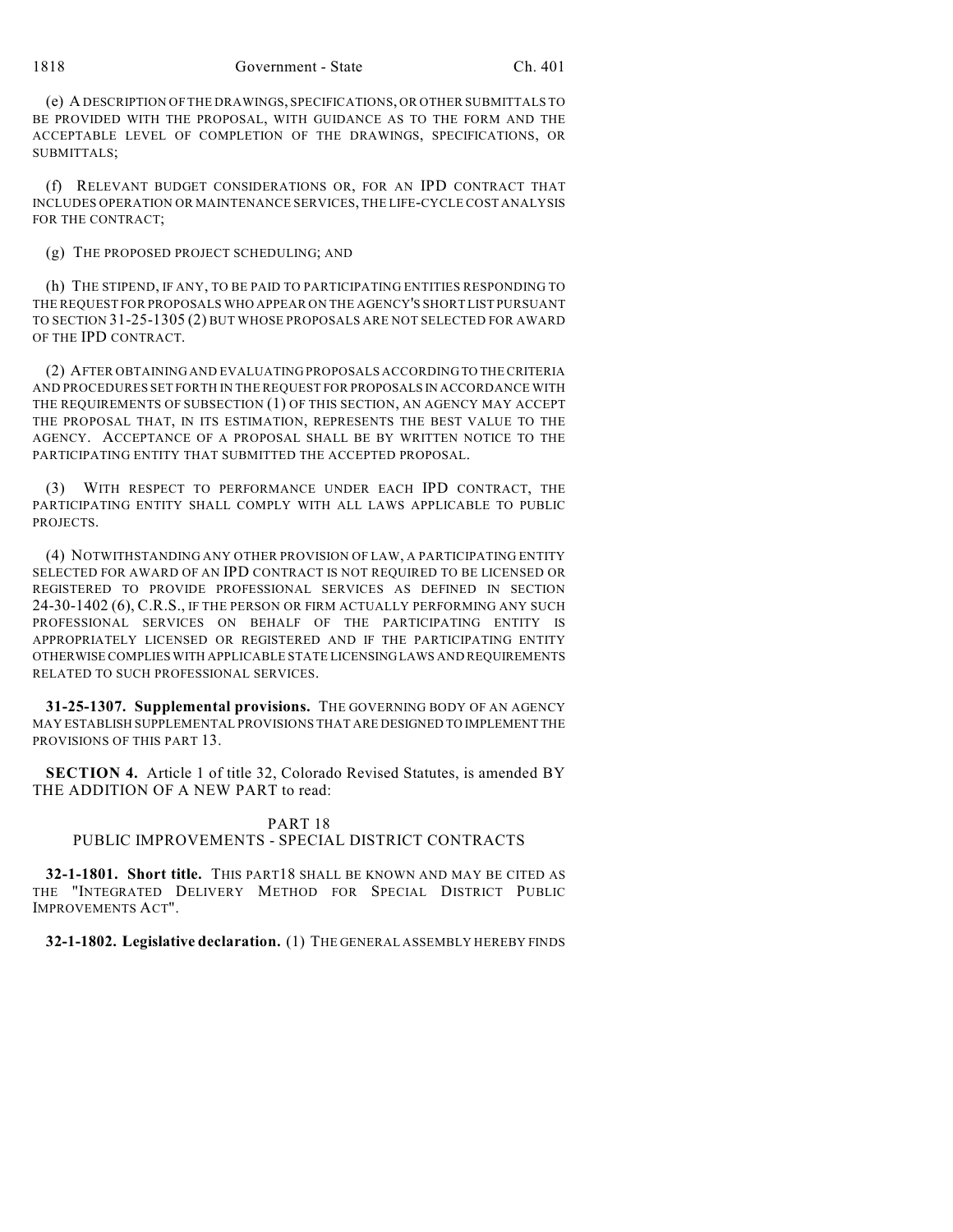#### AND DECLARES THAT:

(a) IT IS THE POLICY OF THE STATE OF COLORADO TO ENCOURAGE PUBLIC CONTRACTING PROCEDURES THAT ENCOURAGE COMPETITION, OPENNESS, AND IMPARTIALITY TO THE MAXIMUM EXTENT POSSIBLE.

(b) COMPETITION EXISTS NOT ONLY IN THE COSTS OF GOODS AND SERVICES, BUT IN THE TECHNICAL COMPETENCE OF THE PROVIDERS AND SUPPLIERS IN THEIR ABILITY TO MAKE TIMELY COMPLETION AND DELIVERY AND IN THE QUALITY AND PERFORMANCE OF THEIR PRODUCTS AND SERVICES.

(c) TIMELY AND EFFECTIVE COMPLETION OF PUBLIC PROJECTS CAN BE ACHIEVED THROUGH A VARIETY OF METHODS WHEN PROCURING GOODS AND SERVICES FOR PUBLIC PROJECTS.

(d) IN ENACTING THIS PART 18, THE GENERAL ASSEMBLY INTENDS TO ESTABLISH FOR SPECIAL DISTRICTS AND AGENCIES OF SPECIAL DISTRICTS AN OPTIONAL ALTERNATIVE PUBLIC PROJECT DELIVERY METHOD.

**32-1-1803. Definitions.** AS USED IN THIS PART 18, UNLESS THE CONTEXT OTHERWISE REQUIRES:

(1) "AGENCY" MEANS ANY SPECIAL DISTRICT ORGANIZED UNDER THIS TITLE OR ANY OTHER POLITICAL SUBDIVISION THAT SUCH DISTRICT MAY CREATE PURSUANT TO STATE LAW THAT IS A BUDGETARY UNIT EXERCISING CONSTRUCTION CONTRACTING AUTHORITY OR DISCRETION.

(2) "CONTRACT" MEANS ANY AGREEMENT FOR DESIGNING, BUILDING, ALTERING, REPAIRING, IMPROVING, DEMOLISHING, OPERATING, MAINTAINING, OR FINANCING A PUBLIC PROJECT.

(3) "COST-REIMBURSEMENT CONTRACT" MEANS A CONTRACT UNDER WHICH A PARTICIPATING ENTITY IS REIMBURSED FOR COSTS THAT ARE ALLOWABLE AND ALLOCABLE IN ACCORDANCE WITH THE CONTRACT TERMS AND PROVISIONS OF THIS PART 18.

(4) "INTEGRATED PROJECT DELIVERY" OR "IPD" MEANS A PROJECT DELIVERY METHOD IN WHICH THERE IS A CONTRACTUAL AGREEMENT BETWEEN AN AGENCY AND A SINGLE PARTICIPATING ENTITY FOR THE DESIGN, CONSTRUCTION, ALTERATION, OPERATION, REPAIR, IMPROVEMENT, DEMOLITION, MAINTENANCE, OR FINANCING, OR ANY COMBINATION OF THESE SERVICES, FOR A PUBLIC PROJECT.

(5) "IPD CONTRACT" MEANS A CONTRACT USING AN INTEGRATED PROJECT DELIVERY METHOD.

(6) "PARTICIPATING ENTITY" MEANS A PARTNERSHIP, CORPORATION, JOINT VENTURE, UNINCORPORATED ASSOCIATION, OR OTHER LEGAL ENTITY THAT PROVIDES APPROPRIATELY LICENSED PLANNING, ARCHITECTURAL, ENGINEERING, DEVELOPMENT, CONSTRUCTION, OPERATING, OR MAINTENANCE SERVICES AS NEEDED IN CONNECTION WITH AN IPD CONTRACT.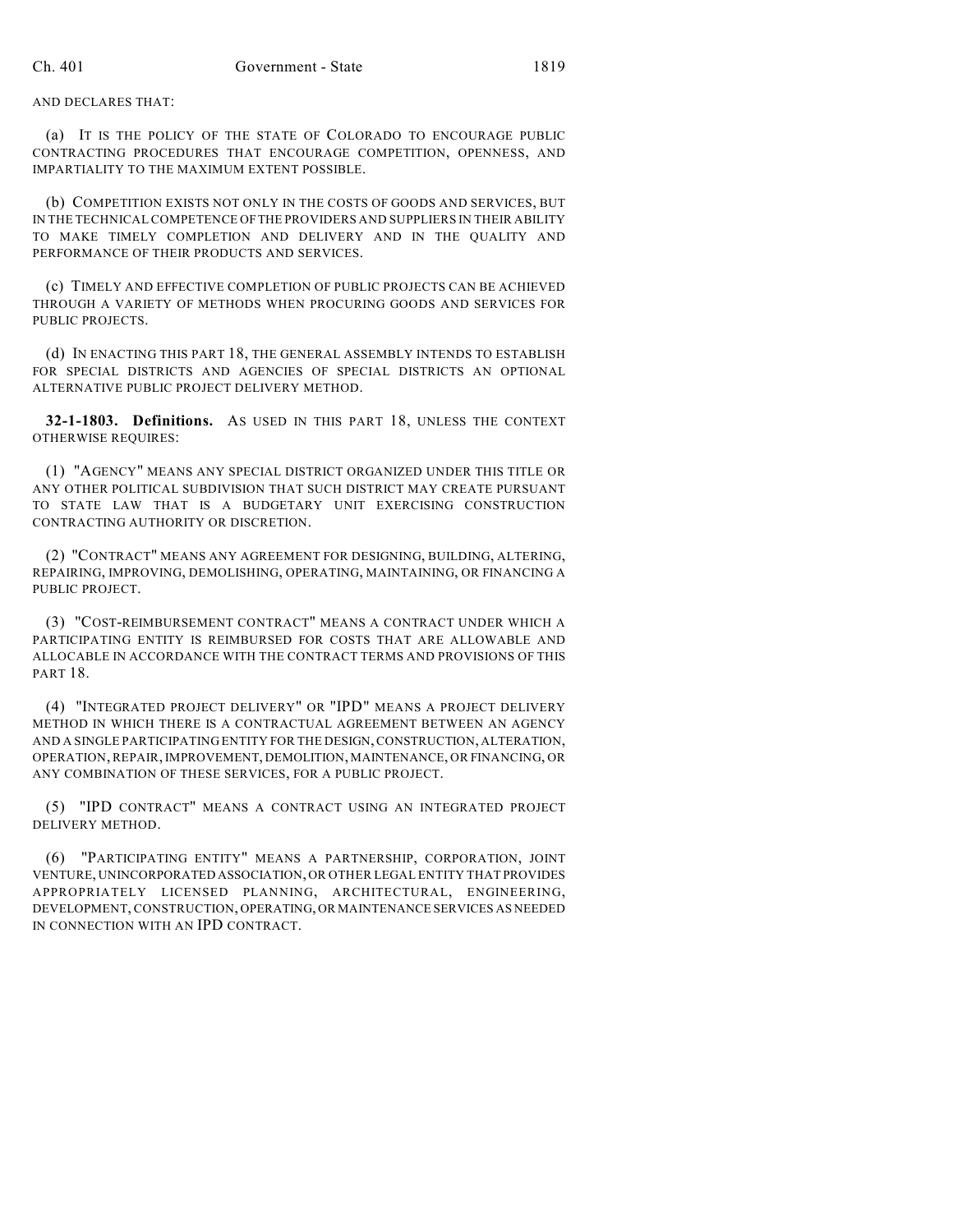(7) "PUBLIC PROJECT" MEANS ANY LANDS, BUILDINGS, STRUCTURES, WORKS, MACHINERY, EQUIPMENT, OR FACILITIES SUITABLE FOR AND INTENDED FOR USE AS PUBLIC PROPERTY FOR PUBLIC PURPOSES OR SUITABLE FOR AND INTENDED FOR USE IN THE PROMOTION OF THE PUBLIC HEALTH, PUBLIC WELFARE, OR PUBLIC EDUCATION, TO THE EXTENT THE BOUNDARIES OF AN AGENCY AND A SCHOOL DISTRICT ARE COTERMINOUS, OR FOR THE CONSERVATION OF NATURAL RESOURCES, INCLUDING THE PLANNING OF ANY SUCH LANDS, BUILDINGS, IMPROVEMENTS, STRUCTURES, WORKS, MACHINERY, EQUIPMENT, OR FACILITIES. "PUBLIC PROJECT" SHALL ALSO INCLUDE EXISTING LANDS, BUILDINGS, IMPROVEMENTS, STRUCTURES, WORKS, AND FACILITIES, AS WELL AS IMPROVEMENTS, RENOVATIONS, OR ADDITIONS TO ANY SUCH LANDS, BUILDINGS, IMPROVEMENTS, STRUCTURES, WORKS, OR FACILITIES, AND ANY OPERATION OR MAINTENANCE PROGRAMS FOR THE OPERATION AND UPKEEP OF SUCH PROJECTS.

(8) "PUBLIC PURPOSES" INCLUDES, BUT IS NOT LIMITED TO, THE SUPPLYING OF PUBLIC WATER SERVICES AND FACILITIES, PUBLIC SEWER SERVICES AND FACILITIES, AND LANDS, BUILDINGS, STRUCTURES, IMPROVEMENTS, EQUIPMENT, AND ANY OTHER SERVICES OR FACILITIES AUTHORIZED UNDER THIS ARTICLE OR FOR PUBLIC EDUCATION TO THE EXTENT THE BOUNDARIES OF THE AGENCY AND THE SCHOOL DISTRICT ARE COTERMINOUS.

**32-1-1804. Integrated project delivery contracts - authorization - effect of other laws.** (1) NOTWITHSTANDING ANY OTHER PROVISION OF LAW, AND WITHOUT LIMITING OR MODIFYING ANY ALTERNATIVE FOR PUBLIC CONTRACTING BY AN AGENCY AUTHORIZED BY ANY OTHER PROVISION OF LAW, ANY AGENCY MAY AWARD AN IPD CONTRACT FOR A PUBLIC PROJECT UNDER THE PROVISIONS OF THIS PART 18 UPON THE DETERMINATION BY SUCH AGENCY THAT INTEGRATED PROJECT DELIVERY REPRESENTS A TIMELY OR COST-EFFECTIVE ALTERNATIVE FOR A PUBLIC PROJECT.

(2) NOTHING IN THIS PART 18 SHALL BE CONSTRUED AS EXEMPTING ANY AGENCY OR PARTICIPATING ENTITY FROM APPLICABLE FEDERAL, STATE, OR LOCAL LAWS, REGULATIONS, OR ORDINANCES GOVERNING LABOR RELATIONS, PROFESSIONAL LICENSING, PUBLIC CONTRACTING, OR OTHER RELATED LAWS, EXCEPT TO THE EXTENT THAT AN EXEMPTION IS CREATED UNDER SUCH LEGAL AUTHORITY OR IS GRANTED BY NECESSARY IMPLICATION FROM SUCH LEGAL AUTHORITY. NOTWITHSTANDING ANY OTHER PROVISION OF LAW, THE REQUIREMENTS OF SECTION 32-1-1001 (1) (d) (I) SHALL NOT APPLY TO ANY AGENCY AWARDING AN IPD CONTRACT PURSUANT TO THIS PART 18. NOTWITHSTANDING ANY OTHER PROVISION OF LAW, THE DEFINITIONS CONTAINED IN SECTION 7-45-102, C.R.S., SHALL NOT APPLY TO A PROJECT UNDERTAKEN PURSUANT TO THIS TITLE.

**32-1-1805. Integrated project delivery contracting process - prequalification of participating entities - apprentice training.** (1) AN AGENCY MAY PREQUALIFY PARTICIPATING ENTITIES FOR AN IPD CONTRACT BY PUBLICATION OF NOTICE OF ITS REQUEST FOR QUALIFICATIONS PRIOR TO THE DATE SET FORTH IN THE NOTICE. A REQUEST FOR QUALIFICATIONS MAY CONTAIN THE FOLLOWING ELEMENTS AND SUCH ADDITIONAL INFORMATION AS MAY BE REQUESTED BY THE AGENCY:

- (a) A GENERAL DESCRIPTION OF THE PROPOSED PUBLIC PROJECT;
- (b) RELEVANT BUDGET CONSIDERATIONS;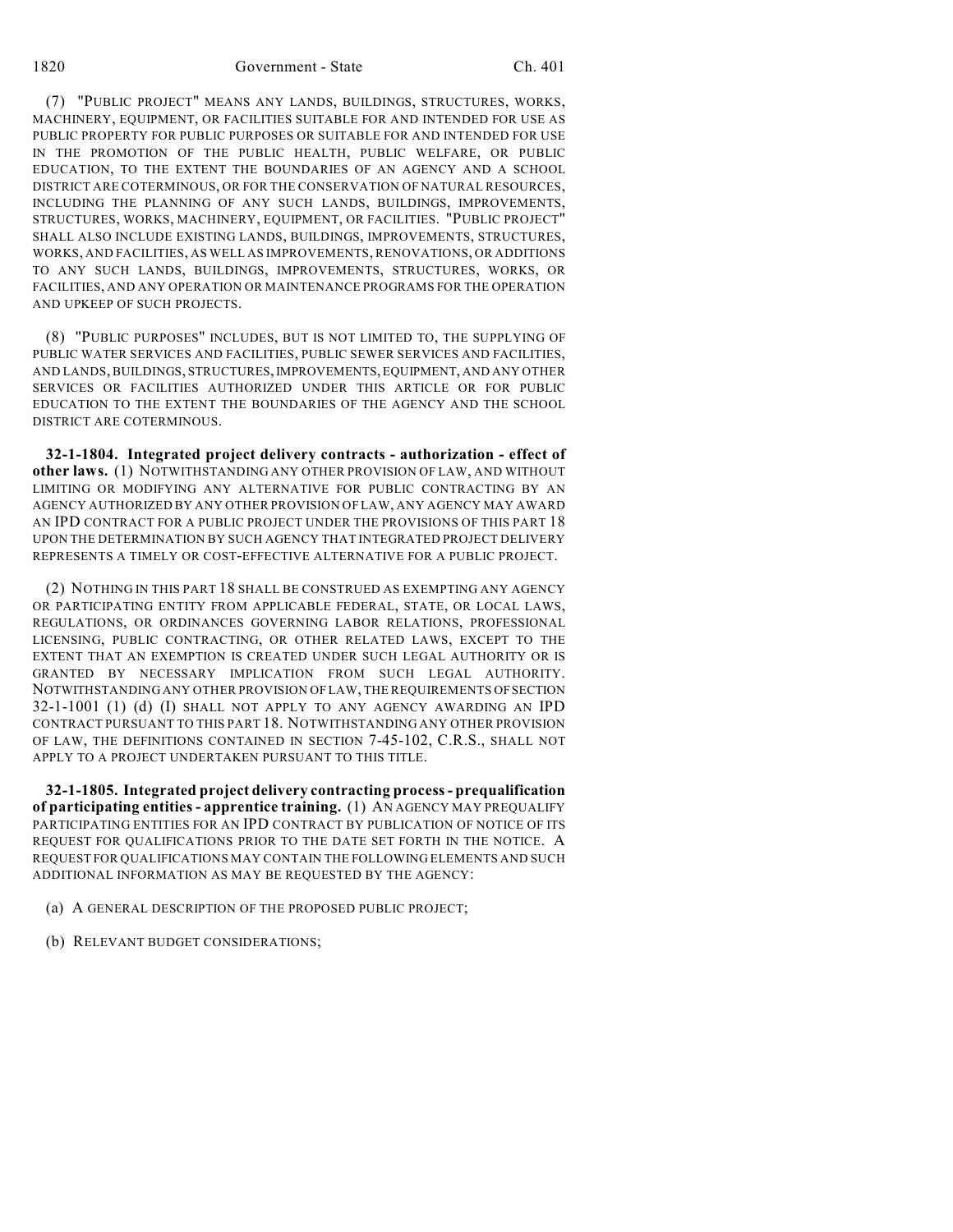(c) REQUIREMENTS OF THE PARTICIPATING ENTITY, INCLUDING:

(I) IF THE PARTICIPATING ENTITY IS A PARTNERSHIP, LIMITED PARTNERSHIP, LIMITED LIABILITY COMPANY, JOINT VENTURE, OR OTHER ASSOCIATION, A LISTING OF ALL OF THE PARTNERS, GENERAL PARTNERS, MEMBERS, JOINT VENTURERS, OR ASSOCIATION MEMBERS KNOWN AT THE TIME OF SUBMISSION OF QUALIFICATIONS;

(II) EVIDENCE THAT THE PARTICIPATING ENTITY, OR THE CONSTITUENT ENTITIES OR MEMBERS THEREOF, HAS COMPLETED OR HAS DEMONSTRATED THE EXPERIENCE, COMPETENCY, CAPABILITY, AND CAPACITY, FINANCIAL AND OTHERWISE, TO COMPLETE PROJECTS OF SIMILAR SIZE, SCOPE, OR COMPLEXITY;

(III) EVIDENCE THAT THE PROPOSED PERSONNEL OF THE PARTICIPATING ENTITY HAVE SUFFICIENT EXPERIENCE AND TRAINING TO COMPLETELY MANAGE AND COMPLETE THE PROPOSED PUBLIC PROJECT; AND

(IV) EVIDENCE OF ALL APPLICABLE LICENSES, REGISTRATIONS, AND CREDENTIALS REQUIRED TO PROVIDE THE PROPOSED SERVICES FOR THE PUBLIC PROJECT, INCLUDING BUT NOT LIMITED TO INFORMATION ON ANY REVOCATION OR SUSPENSION OF ANY SUCH LICENSE, REGISTRATION, OR CREDENTIAL.

(d) THE CRITERIA FOR PREQUALIFICATION.

(2) FROM THE PARTICIPATING ENTITIES RESPONDING TO THE REQUEST FOR QUALIFICATIONS, THE AGENCY SHALL PREPARE AND ANNOUNCE A SHORT LIST OF PARTICIPATING ENTITIES THAT IT DETERMINES TO BE MOST QUALIFIED TO RECEIVE A REQUEST FOR PROPOSAL.

(3) WHERE AN APPRENTICE TRAINING PROGRAM CERTIFIED BY THE OFFICE OF APPRENTICESHIP LOCATED IN THE EMPLOYMENT AND TRAINING ADMINISTRATION IN THE UNITED STATES DEPARTMENT OF LABOR EXISTS IN A COUNTY IN WHICH ALL OR ANY PORTION OF THE SPECIAL DISTRICT IS LOCATED, OR A COMPARABLE PROGRAM FOR THE TRAINING OF APPRENTICES IS AVAILABLE IN SUCH COUNTY:

(a) EACH PARTICIPATING ENTITY SHALL DEMONSTRATE TO THE AGENCY THAT IT HAS ACCESS TO EITHER THE CERTIFIED PROGRAM OR A COMPARABLE ALTERNATIVE; AND

(b) EACH PARTICIPATING ENTITY SHALL DEMONSTRATE THAT EACH OF ITS SUBCONTRACTORS, AT ANY TIER, SELECTED TO PERFORM WORK UNDER A CONTRACT WITH A VALUE OF TWO HUNDRED FIFTY THOUSAND DOLLARS OR MORE HAS ACCESS TO EITHER THE CERTIFIED PROGRAM OR A COMPARABLE ALTERNATIVE.

**32-1-1806. Requests for proposals - evaluation and award of integrated project delivery contracts.** (1) AN AGENCY SHALL PREPARE AND, WHERE IT HAS NOT PUBLISHED A NOTICE OF REQUEST FOR QUALIFICATIONS PURSUANT TO SECTION 32-1-1805 (1), PUBLISH A NOTICE OF REQUEST FOR PROPOSALS FOR EACH IPD CONTRACT THAT MAY CONTAIN THE FOLLOWING ELEMENTS AND SUCH OTHER ELEMENTS AS MAY BE REQUESTED BY THE AGENCY:

(a) THE PROCEDURES TO BE FOLLOWED FOR SUBMITTING PROPOSALS;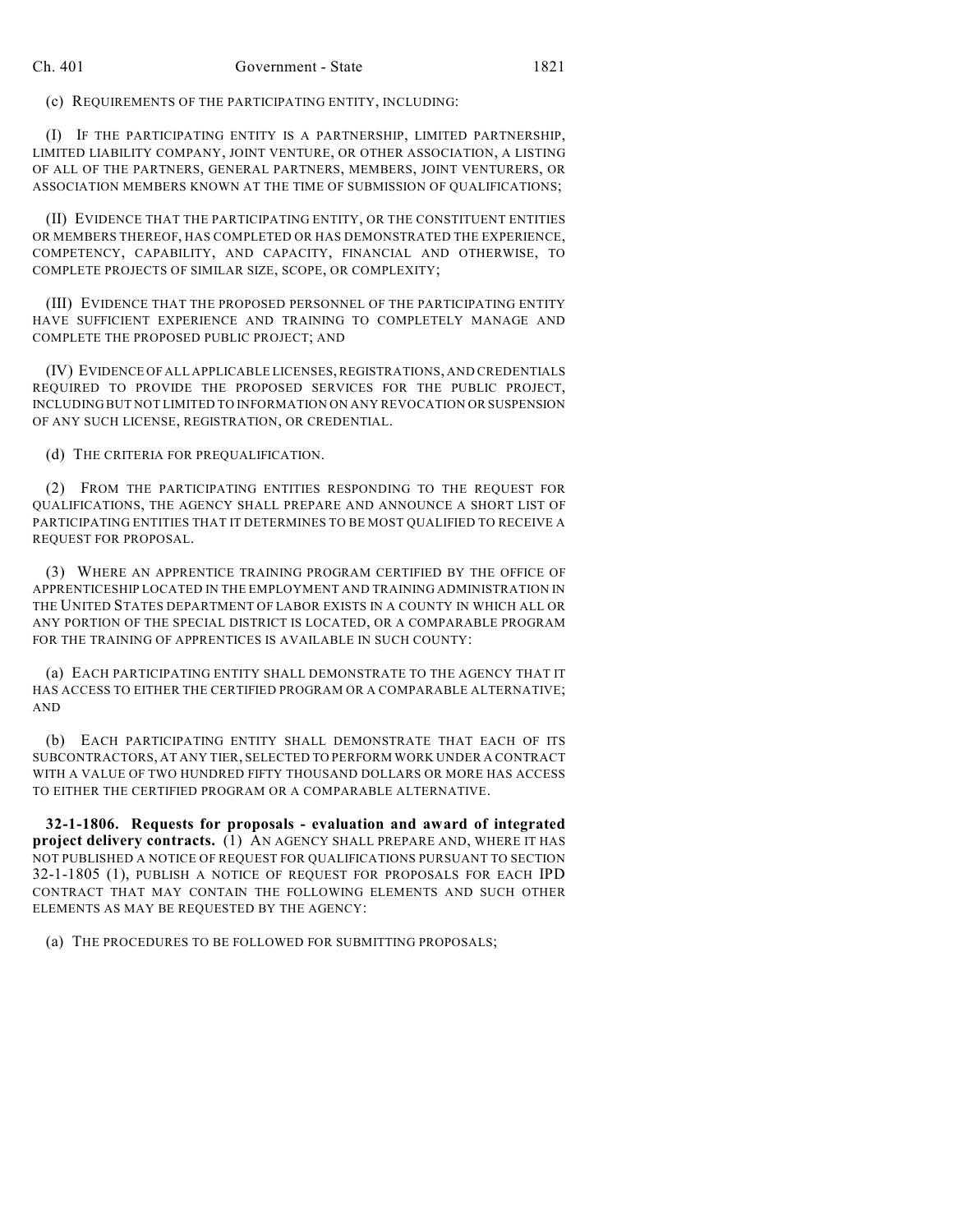(b) THE CRITERIA FOR EVALUATION OF A PROPOSAL, WHICH CRITERIA MAY PROVIDE FOR SELECTION OF A PROPOSAL ON A BASIS OTHER THAN SOLELY THE LOWEST COSTS ESTIMATES SUBMITTED;

(c) THE PROCEDURES FOR MAKING AWARDS;

(d) REQUIRED PERFORMANCE STANDARDS AS DEFINED BY THE PARTICIPATING ENTITY;

(e) A DESCRIPTION OF THE DRAWINGS, SPECIFICATIONS, OR OTHER SUBMITTALS TO BE PROVIDED WITH THE PROPOSAL, WITH GUIDANCE AS TO THE FORM AND THE ACCEPTABLE LEVEL OF COMPLETION OF THE DRAWINGS, SPECIFICATIONS, OR SUBMITTALS;

(f) RELEVANT BUDGET CONSIDERATIONS OR, FOR AN IPD CONTRACT THAT INCLUDES OPERATION OR MAINTENANCE SERVICES, THE LIFE-CYCLE COST ANALYSIS FOR THE CONTRACT;

(g) THE PROPOSED PROJECT SCHEDULING; AND

(h) THE STIPEND, IF ANY, TO BE PAID TO PARTICIPATING ENTITIES RESPONDING TO THE REQUEST FOR PROPOSALS WHO APPEAR ON THE AGENCY'S SHORT LIST PURSUANT TO SECTION 32-1-1805 (2) BUT WHOSE PROPOSALS ARE NOT SELECTED FOR AWARD OF THE IPD CONTRACT.

(2) AFTER OBTAINING AND EVALUATING PROPOSALS ACCORDING TO THE CRITERIA AND PROCEDURES SET FORTH IN THE REQUEST FOR PROPOSALS IN ACCORDANCE WITH THE REQUIREMENTS OF SUBSECTION (1) OF THIS SECTION, AN AGENCY MAY ACCEPT THE PROPOSAL THAT, IN ITS ESTIMATION, REPRESENTS THE BEST VALUE TO THE AGENCY. ACCEPTANCE OF A PROPOSAL SHALL BE BY WRITTEN NOTICE TO THE PARTICIPATING ENTITY THAT SUBMITTED THE ACCEPTED PROPOSAL.

(3) WITH RESPECT TO PERFORMANCE UNDER EACH IPD CONTRACT, THE PARTICIPATING ENTITY SHALL COMPLY WITH ALL LAWS APPLICABLE TO PUBLIC PROJECTS.

(4) NOTWITHSTANDING ANY OTHER PROVISION OF LAW, A PARTICIPATING ENTITY SELECTED FOR AWARD OF AN IPD CONTRACT IS NOT REQUIRED TO BE LICENSED OR REGISTERED TO PROVIDE PROFESSIONAL SERVICES AS DEFINED IN SECTION 24-30-1402 (6), C.R.S., IF THE PERSON OR FIRM ACTUALLY PERFORMING ANY SUCH PROFESSIONAL SERVICES ON BEHALF OF THE PARTICIPATING ENTITY IS APPROPRIATELY LICENSED OR REGISTERED AND IF THE PARTICIPATING ENTITY OTHERWISE COMPLIES WITH APPLICABLE STATE LICENSING LAWS AND REQUIREMENTS RELATED TO SUCH PROFESSIONAL SERVICES.

**32-1-1807. Supplemental provisions.** THE GOVERNING BODY OF AN AGENCY MAY ESTABLISH SUPPLEMENTAL PROVISIONS THAT ARE DESIGNED TO IMPLEMENT THE PROVISIONS OF THIS PART 18.

**SECTION 5. Effective date - applicability.** (1) This act shall take effect at 12:01 a.m. on the day following the expiration of the ninety-day period after final